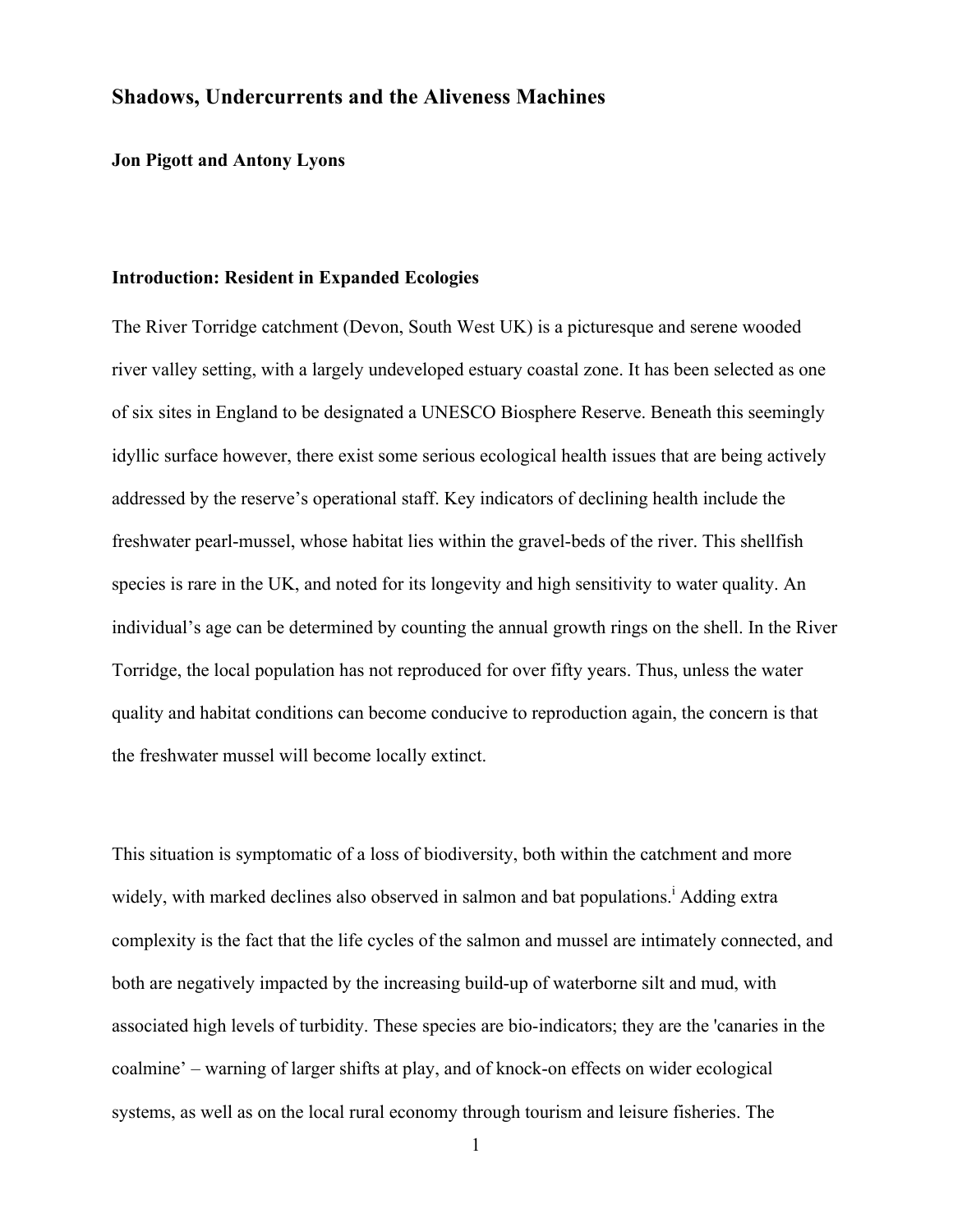pervasive damage to ecosystems, such as the Torridge, from agro-chemicals and soil run-off caused by land use practices can be gradual and cumulative, occurring at landscape, regional and global scales.

## <FIGURE 1.1 HERE>

Title: River Torridge Fieldwork Attribution: Antony Lyons

#### <FIGURE 1.2 HERE>

#### Title: River Torridge Estuary **Attribution: Antony Lyons**

Monitoring and data harvesting may reveal specific trends - at least to a technical audience of conservationists and environmental governance agencies. For the most part, however, the chronic accumulation of pollution impact proceeds beyond the radar of human perception and the need for significant changes to land-use and catchment management is difficult to express politically and culturally. *Shadows and Undercurrents* was the name we gave to our rural eco-art project in the catchment of the River Torridge, if which sought to respond to some of these challenges. In the project, we explored methods that may help generate a deeper awareness, empathy and understanding of the co-dependency of the hidden processes and flows. The situation called for a questioning of the status – both material and conceptual – of the many 'actors' involved (Latour 2005). For us, this included contemplation of water as a participant in the mesh of activity.

In this chapter, we draw on a range of theoretical positions including the thinking of PAR scholar Peter Reason, media theorist Jussi Parikka, STS scholar John Law and philosopher Felix Guattari to discuss our work and to explore concepts of water's participation in the blurred world of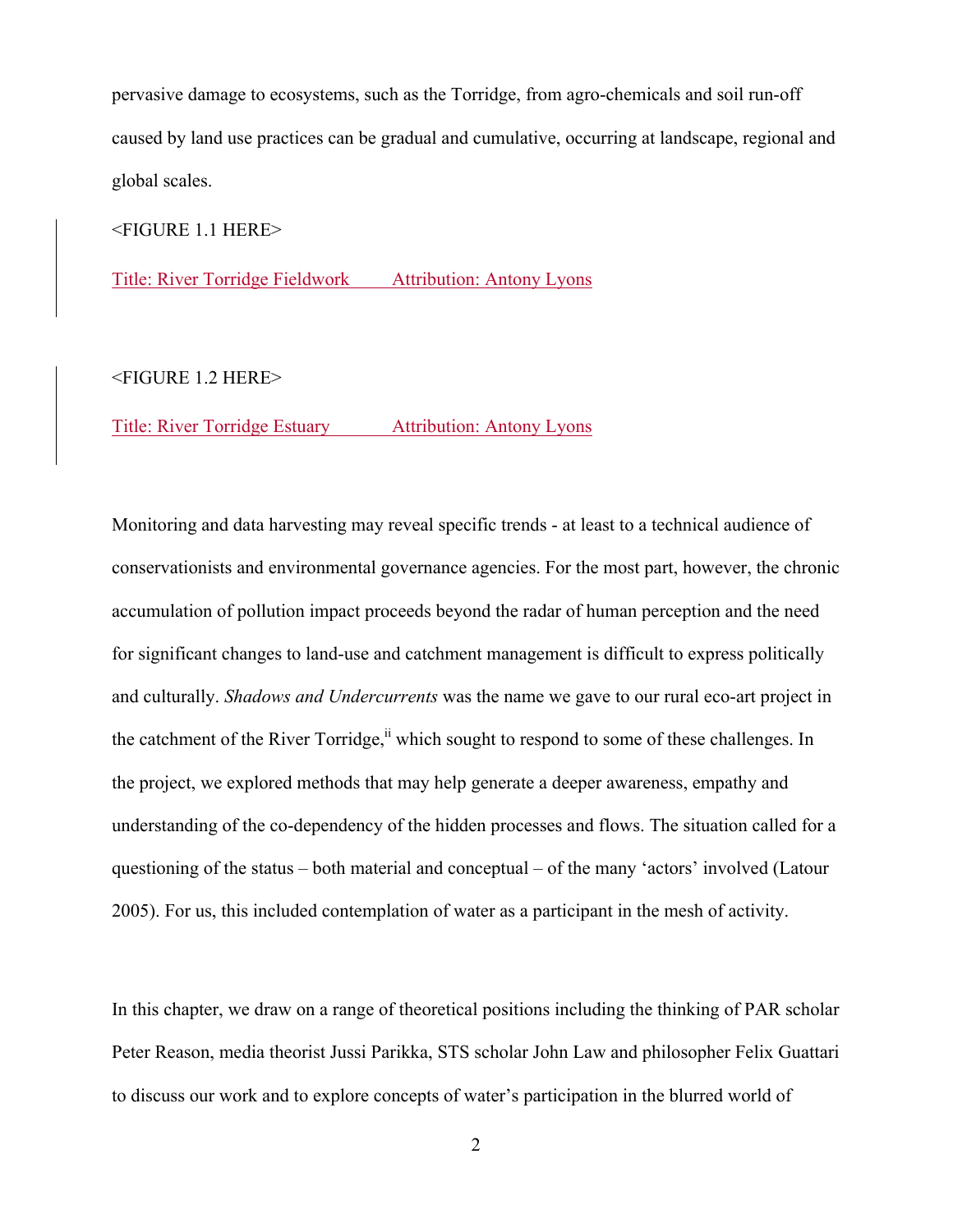environmental and media ecologies that the *Aliveness Machines*, (sculptures created as part of *Shadows and Undercurrents)*, speak to and for. In the following sections, we first discuss the project in general terms before exploring some of the conceptual frameworks on which we drew. We then outline some of the technical and practical aspects of the creative making process, as situated in an experimental laboratory context. Finally, we reflect on the project overall and particularly how it might be seen as one that invited the participation of non-humans, via aspects of both practice as research (PaR), iii and Participatory Action Research (PAR).

#### <FIGURE 1.3 HERE>

Title: Ultrasonics workshop with school Attribution: Jon Pigott

### **The Project**

As artists-in-residence over a period of 18 months, we engaged with the site, the local communities and with innovative data-gathering techniques, aiming to respond to, and reveal, unseen processes. These creative approaches involved extensive exploratory fieldwork, participatory workshops and sound walks with school groups whereby, through the use of sensitive microphones and hydrophones, the human participants were enabled to extend their sensory awareness into hidden aspects of the environment. The culmination of this 'slow-art residency' project was an immersive, scenographic installation space*,* assembled around the *Aliveness Machines –* a pair of kinetic sculptural works activated by the 'data' gathered. Through this sculptural animation, emergent sound effects, and play of light and shadow, we attempted to amplify the changing levels, and complexity, of what were identified as some key hidden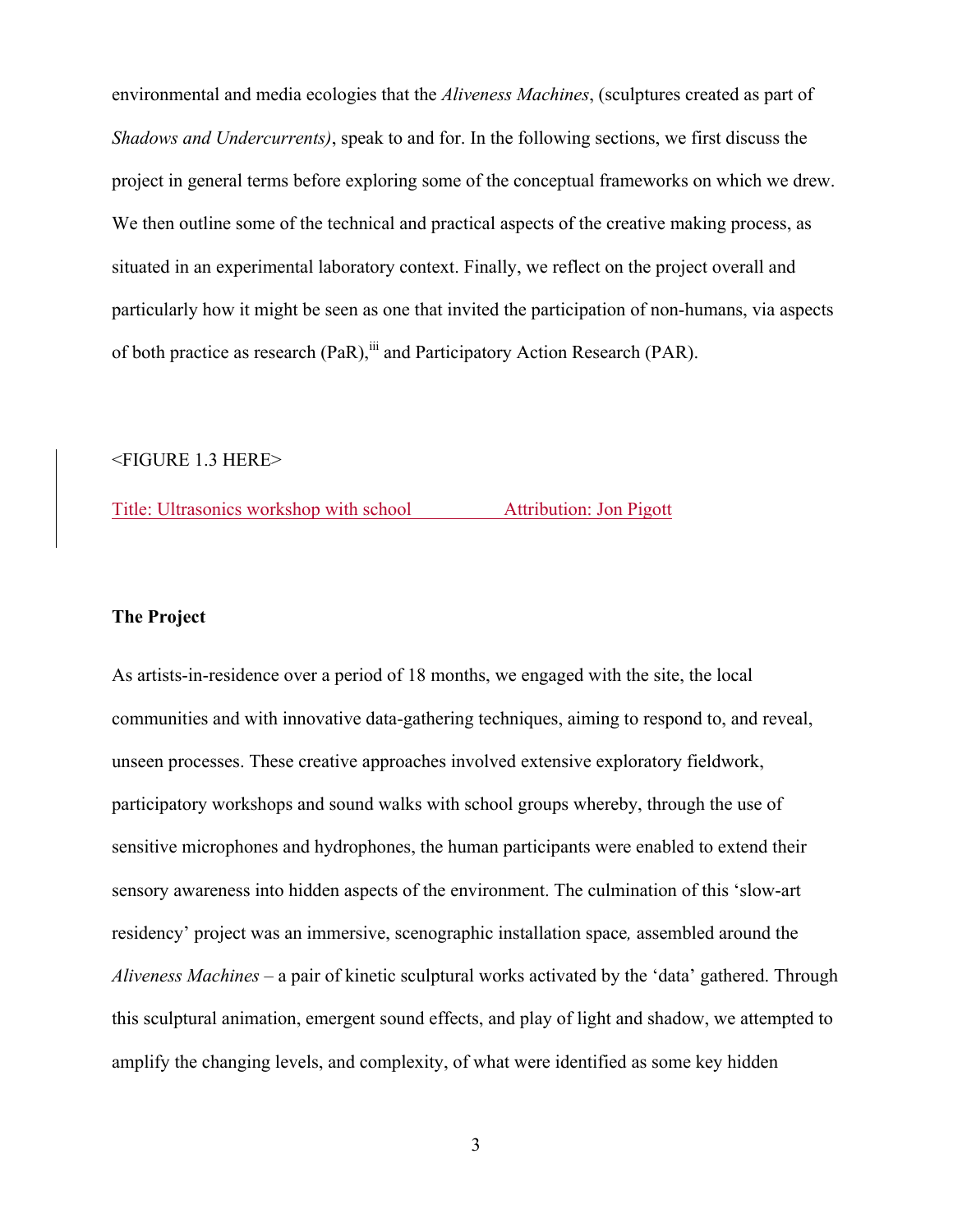ecological processes in the field area. The installation was exhibited at the end of the project at the Appledore Arts Festival located within the Biosphere Reserve.

The *Shadows and Undercurrents* installation brought together some of our efforts to encounter and communicate hidden aspects of the local ecological mesh, or *umwelt* (von Uexküll 2010).<sup>iv</sup> As a practical experiment, we explored a pathway towards a new conception of an integrated ecological-health indicator, and towards a poetic synthesis of vital signs suggestive of the locality's ecological aliveness. From its earliest uses, the word *ecology* has reached beyond biological and environmental sciences, to cultural studies, sociology and politics. Current expanded meanings include 'ecologies of place' (Thrift 1999), and 'ecologies of mind' (Bateson 1972), which entails the acknowledgement of both rational conscious and creative unconscious forms of knowing. There is also the notion of 'media ecologies' (see Parikka 2012, Parikka and Hertz 2012), which addresses our increasingly electronically mediated lifestyles in ways that go beyond the human, extending to the material and even to the geological aspects of media technologies. Parikka suggests that such technologies, often highly refined and deeply integrated into human lifestyles, can be explored in ways other than through their typically screen based human interface (Parikka 2012: 429). Behind their screens, these devices are assemblages of manufactured materials, as well as minerals, such as coltan and gold, which have accumulated over geological time before being folded into human communication and information structures.

The intersections of these expanded notions of ecology informed the creative collaborative project,<sup>v</sup> which was situated within environmental and site-specific art, geopoetics, and deep mapping.<sup>vi</sup> Although we had a range of objectives, a crucial aspect of the project in relation to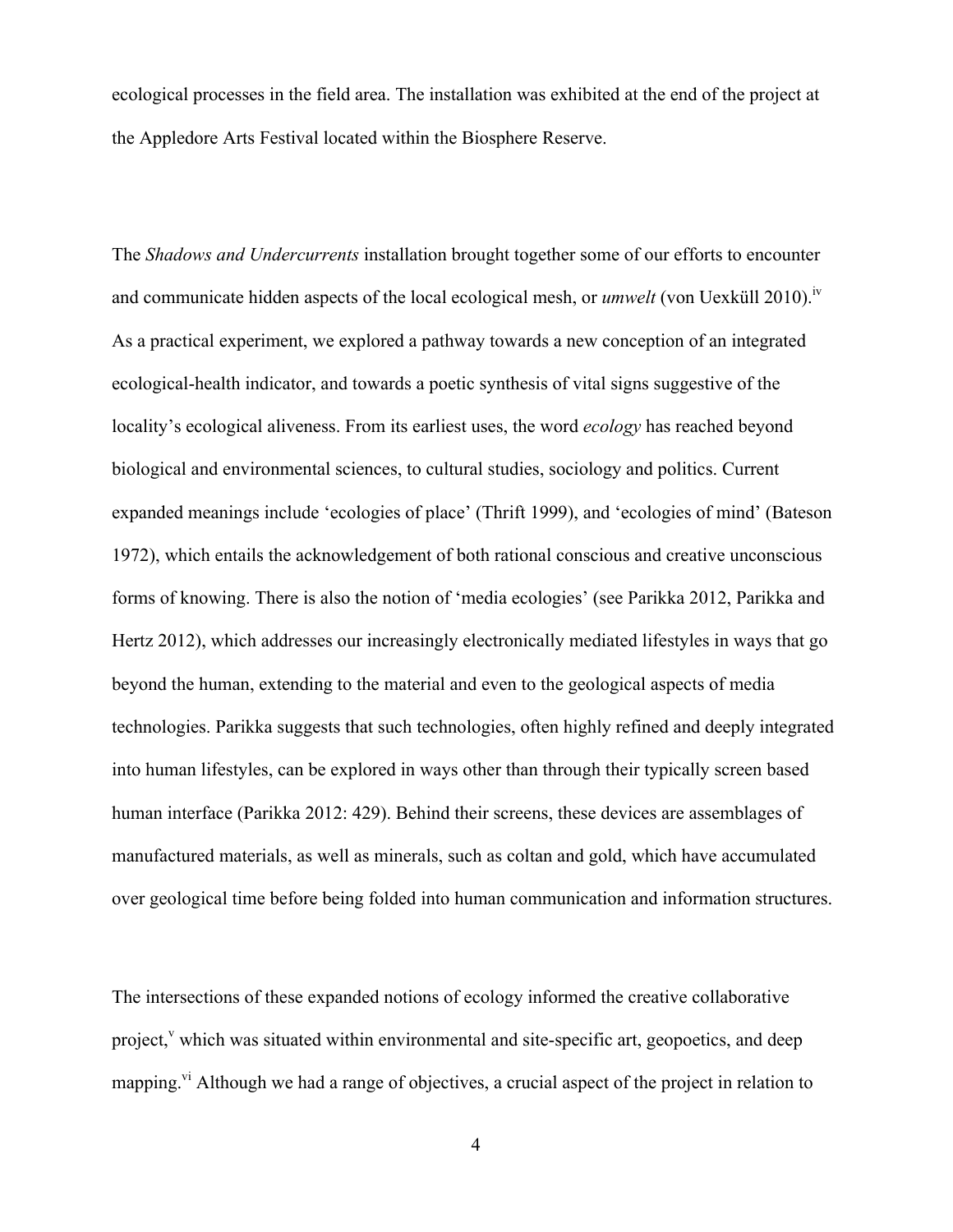this collection was its character as an extended durational investigation of the landscape, through slow attunement and creative 'listening'. This process involved a distillation of a rhizomic mesh of conversations and encounters, embracing place identity, species, technology and communication. Bat-activity from the shadows, and river pollution parameters from the undercurrents, were the key data-streams that we chose to work with, revealing aspects of nonhuman realms through the kinetic, sculptural *Aliveness Machines* operating in response to live and recorded data-flows. In this way our experiment was founded on a very limited set of data flows, but also introduced a multi-sensorial information-rich space for embodied human response, or affect. With the *Aliveness Machines* we aimed to raise interest, and questions, around both the ecological vitality of this bioregion *and* the means by which we come to measure and understand it. Our creative collaboration therefore necessarily involved two interwoven perspectives: one emerging from a fusion of 'intimate' environmental sciences and intermedia installation, the other from a concern with tools of measurement explored through the context of kinetic sound art.

#### <FIGURE 1.4 HERE>

## Title: In the River Torridge Attribution: Antony Lyons

## **Paradoxes and Intimacies of knowledge**

Working between technologically enabled approaches/methods, and an embodied connection to the 'natural' ecology and environment of the Torridge catchment, exposed a tension. The problem is neatly summarised by Timothy Morton in a lecture titled *This Is Not My Beautiful Biosphere*: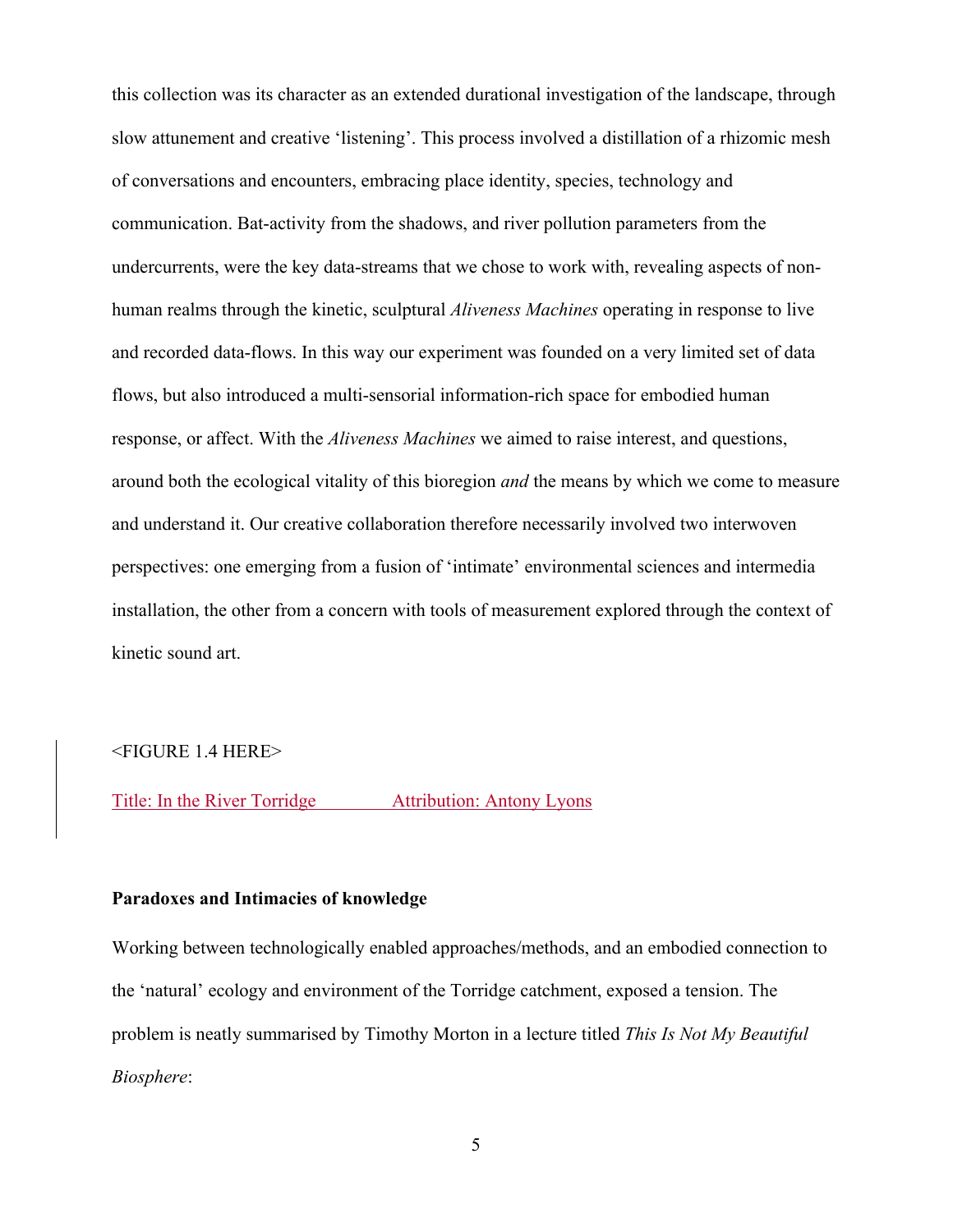The dilemma of an ecological era is that the era is at once the product of massively increased knowledge, but also that this knowledge is itself a product of a planetary-scale imagination that has already profoundly damaged the earth (Morton 2012, n.p.).

The 'massively increased knowledge' that Morton describes enables the technological intervention into, and measurement of, the ordinarily less accessible environmental bio-web, thus deepening our understanding of the natural processes and systems at play. It also suggests the contemporary possibility (or fiction) of living at arm's length from 'nature', in contexts ranging from virtual software worlds and 'second-lives' to urban 'bubble' arcades; environments which contribute to conditions such as 'nature deficit disorder' (see Louv 2005). Despite this sense of disconnect, we humans remain multi-sensorial beings, experiencing the intimate, haptic sensation of rain on our skin, or the floodwaters lapping around our feet. However, it is generally thought to be impossible to directly feel climate change, or the slow gradual ecocidal decline in global biodiversity.

Roger Malina (2009a, p. 184) highlights such concerns in his thoughts on 'intimate science' and the 'hard humanities'. Malina considers issues relating to the fact that as a scientist, almost none of the information about the world that he studies is captured by his 'naked senses'. Instead, he develops an understanding of the world through an intimacy with his scientific instruments, inventing new words to describe new phenomena and knowing intuitively when his 'instrument is hallucinating' (2009a, p. 184). Such intimacy, however, is not in the daily experience of most people. He outlines developments that address this issue, including the work of practitioners such as sound-artist David Dunn, who harnesses environmental data-flows for cultural purposes,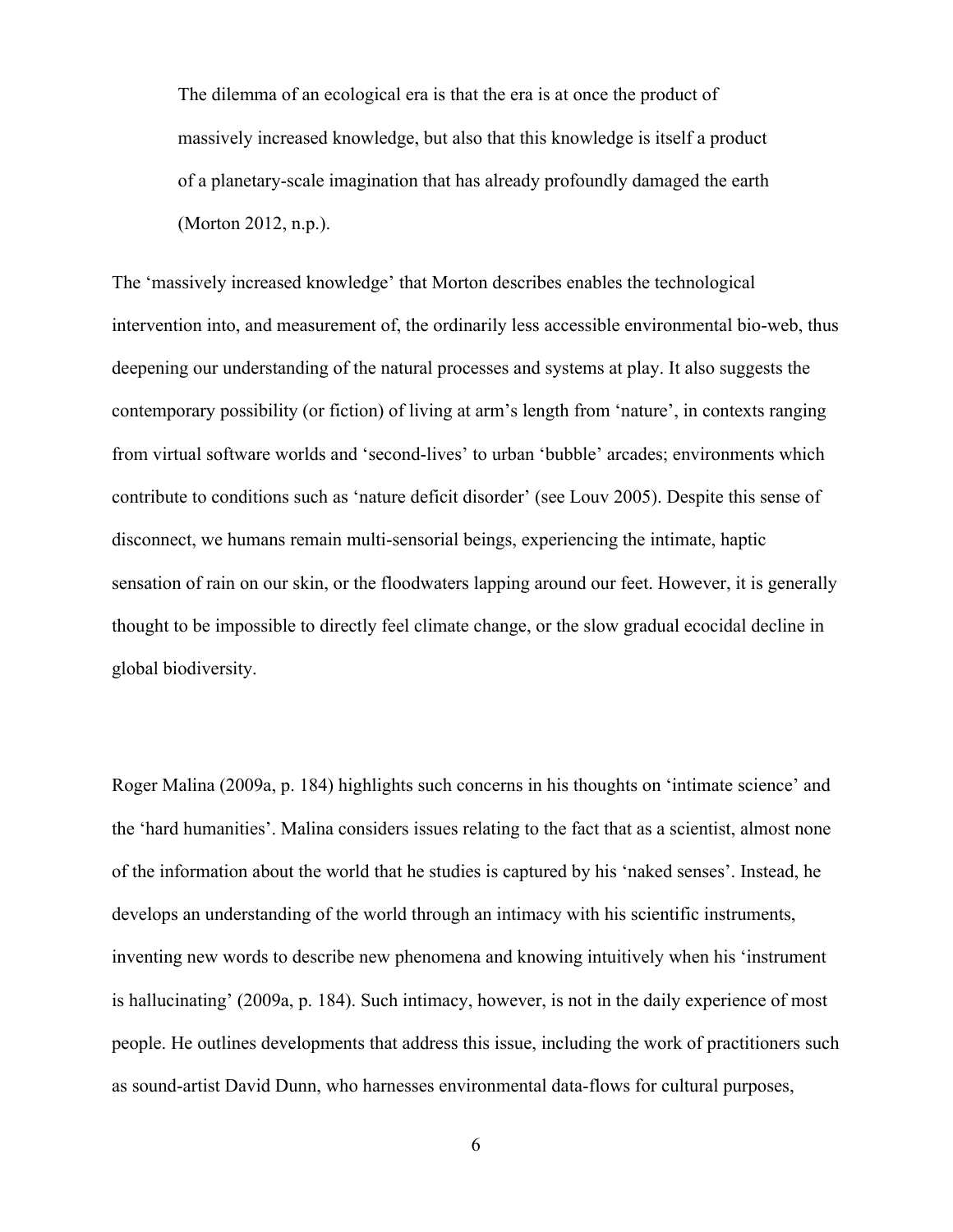'coupling the virtual world to the physical, making [data] intimate, sensual and intuitive'. (Malina 2009b, n.p.). In this presentation Malina also discusses the role of 'micro science', embedding technological mediation into everyday life creating the possibility of 'open observatories' for local and community knowledge and data-acquisition. An example of this approach, within the context of social science, is the *Morris Justice Project*, set up by members of the Public Science Project in New York City (Stoudt and Torre 2014). Here, participatory data gathering methods were used to map events and activities regarding the New York Police Departments use of stop and frisk measures. The data gathered by communities around the city was used to communicate issues, raise questions and challenge policy with regard to discriminatory policing and effective and efficient crime prevention. The project shows the potential of the 'open observatory' within a socio-political context. The approach was one we were keen to deploy in the socio-ecological context of the River Torridge catchment.

Our leaning towards an open source, demystifying and participatory approach to instrumentation and data handling nurtures an 'intimacy' with science-based technology and resonates with wider accounts of participatory research, including Reason's model of 'participation as education and transformation', which seeks to challenge powerful groups in society monopolizing 'the production and use of knowledge for their own benefit' (Reason 2005, p.38). Much of the technology that enabled our project, particularly in the data acquisition stages, came from and was supported by an open source culture. The term 'open source', often associated with computer coding but equally applicable to a broad spectrum of technologies, describes the way in which all information necessary for the use, modification, adaption and application of a technology is freely available. This provides the basis for self-organising communities and groups of participants of all abilities who share tips, information and concepts for the use and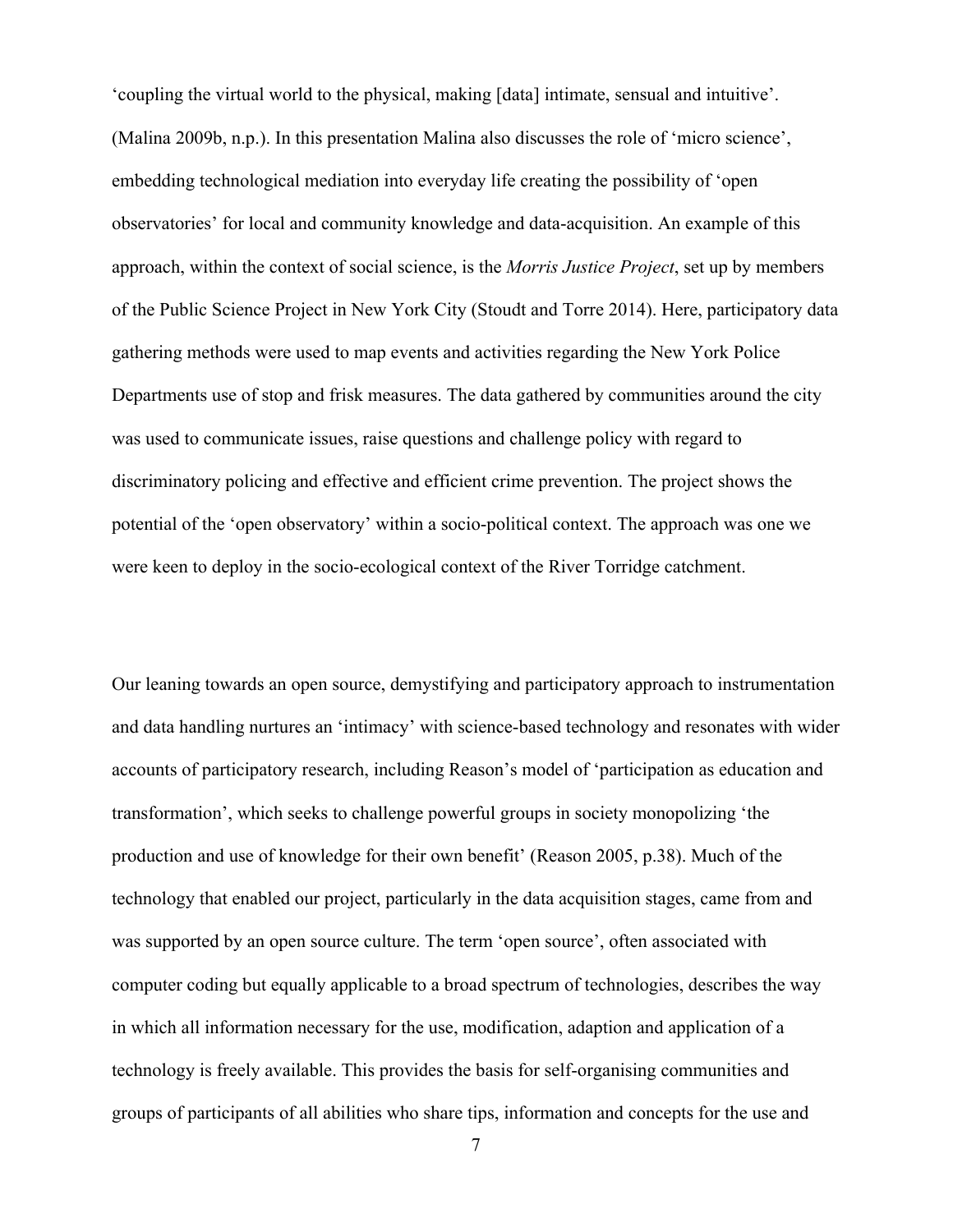application of technologies (see DiBona *et al*. 1999). Such relationships exist in contrast to the hierarchical paradigms of technology corporations guarding 'intellectual property' for profit and market domination.

#### <FIGURE 1.5 HERE>

#### Title: Hacking a bat-detector Attribution: Antony Lyons

To further draw out links with participatory research methods, we see our experimental work as fusing creative science and science-based creativity, thus utilising what Reason calls an 'active science', an approach which 'integrates all forms of knowing – immediate acquaintance, aesthetic expression, informative statements, practical competence – in […] inquiry and education process' (Reason 2005, p.38). The *Aliveness Machines* represent an attempt to make and present something sensual and intuitive from ecological data streams by reflecting notions of open technologies and tools of observation. Within the mix, we integrated objects, materials and mechanisms that could manifest data in ways that are performative, sensuous and atmospheric, and are subjective and personal whilst also being informative. We sought to render detectable what is largely undetectable to our senses, by augmenting technologies and hacking readymade objects into assemblages capable of evoking resonant and richly metaphorical associations (described in more detail below). For us, these were 'provocative prototypes' that tested and demonstrated a proof of concept, encompassing fieldwork and technological sensors, through to gallery installation and audience. <sup>vii</sup> At the same time, our assemblages operated as entities that were reflective of the relationship between creativity, technology and ecology. Mediated by digital technology and data, our installation space was scenographic; to produce it, we created a stage with props, robotic actors, projections and soundscapes. There was a mycelial, or rhizomic,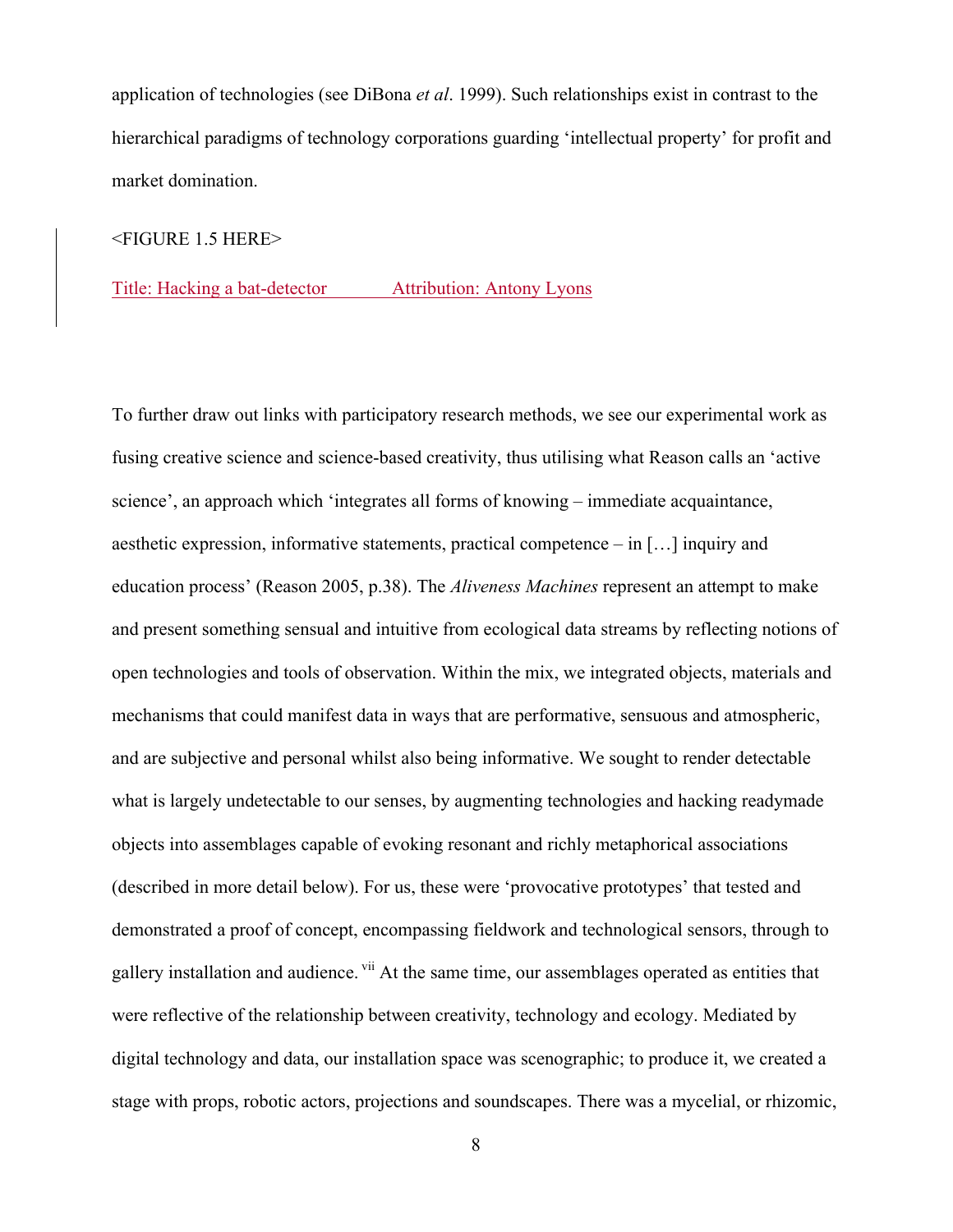strategy in operation; a proposition that through the noise of such a multiplicity of stimuli there could emerge some intrigue, enchantment and emotional reconnection to the more-than-human realms, or ecologies.

## **Data Harvesting, Translations, Engagement**

It is worthwhile now briefly to consider some of the technical detail of the project within the context of non-human participation. Data harvesting for the *Aliveness Machines* was facilitated by the placement of small wireless microprocessor devices (using *XBee* and *Arduino* technology) in the field. These had the inbuilt capability to record a range of parameters including light, temperature and humidity. Transmission of periodically sampled values took place over a linked/mesh network to the nearest internet connection, relayed to a dedicated online server, as well as creating an archived log. An initial challenge was how to adapt this technology to monitor the levels of silt pollution (or turbidity) of the river, and the activity of the bat population in the area. Measuring the river turbidity involved a reasonably simple appropriation of the wireless sensor's light-detecting capabilities. The murkier the river water, the less light is able to pass through it. Thus, a light sensor (in this case a light-dependent resistor) makes for an effective monitor. Sensing the more-than-human realm evidenced by the ultrasonic frequencies of bat-calls was achieved by hacking the output of a basic heterodyne bat detector (the Magenta 4) onto the XBee wireless detectors input. This set-up enabled the 35Khz-and-above frequency range of the Pipistrelle bat call and the 80Khz-and-above call of the Horseshoe bat, for example, to be converted into a set of data, representing bat-activity that was sensible to humans who are unable to hear anything outside of a 20Khz frequency band.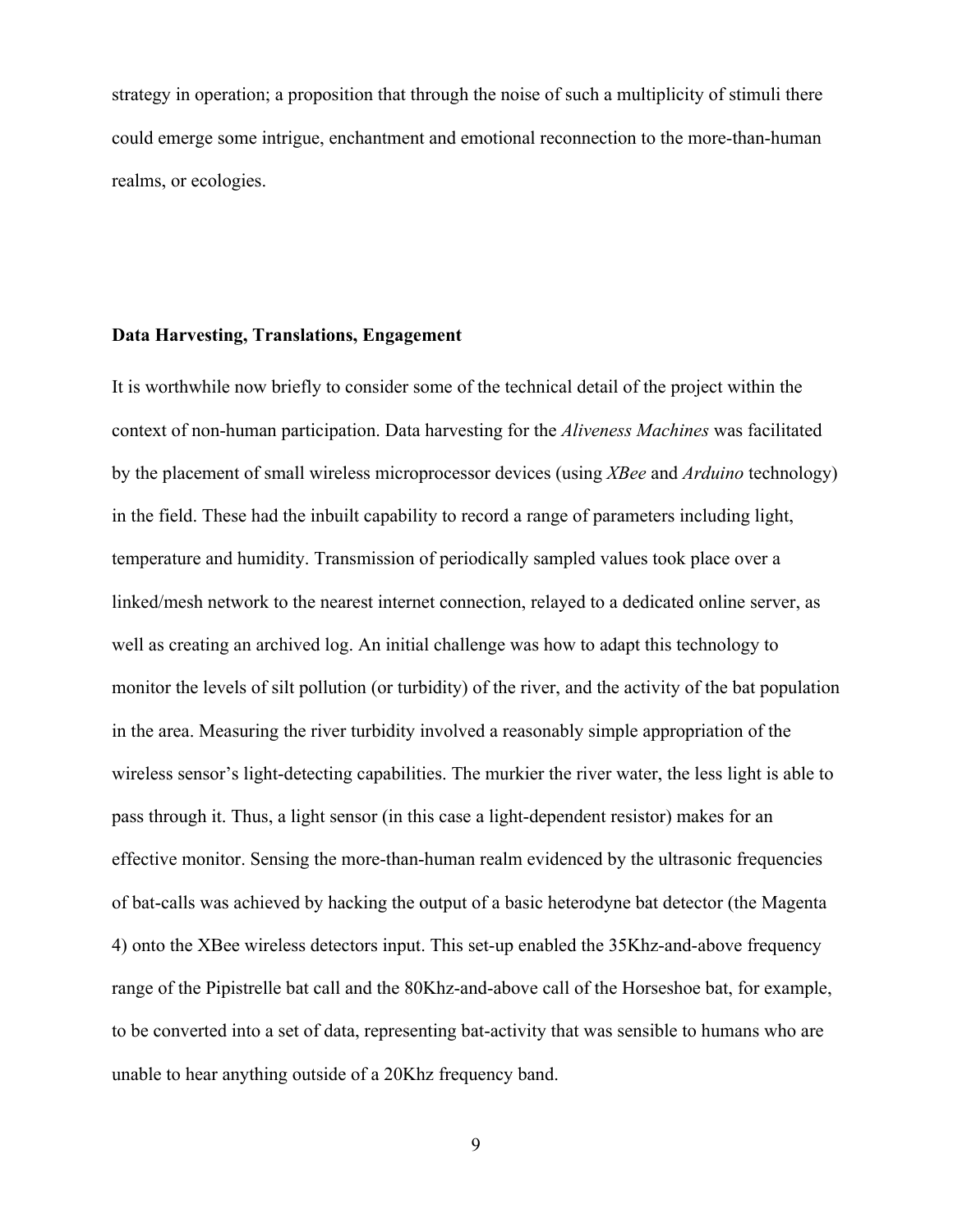These approaches to sensing variations in river-pollution and detecting bat activity are not particularly new in a monitoring context. Environmental agencies and wildlife groups use similar methods for their sampling and monitoring surveys. What made the project novel, from a technological and participatory point of view, was that the sensing was being achieved through relatively low cost and easily available means, and through the support of an open-source culture of sharing knowledge and resources. Furthermore, the data was live and accessible via the internet, reflecting an open observatory and micro science approach. Through the workshops that we facilitated as part of the project, school groups were able to monitor and and work with these data feeds, and become familiar with the technology and its placement in the environment. For us, the designing, making and testing of elements of the data-sensing technology also provided another perspective on the relationalities involved. Hands-on involvement in the encounters between the technological and environmental realms, and the ways in which these exchanges were translated into data, led us to a deeper acknowledgement of the agency of non-human participants within the project.

### <FIGURE 1.6 HERE>

Title: Online schools-based sensor data Attribution: Antony Lyons

Mitchell Akiyama (2014) writes that digital technologies, and a general increase in the amount of data available, have influenced the rise in data sonification as creative practice since around the 1960s. He emphasises a growing concern at this time with bureaucracy and the rise of an information society, as being concurrent with early examples of this mode of practice. With the modern availability of open source-type programming packages such as Processing and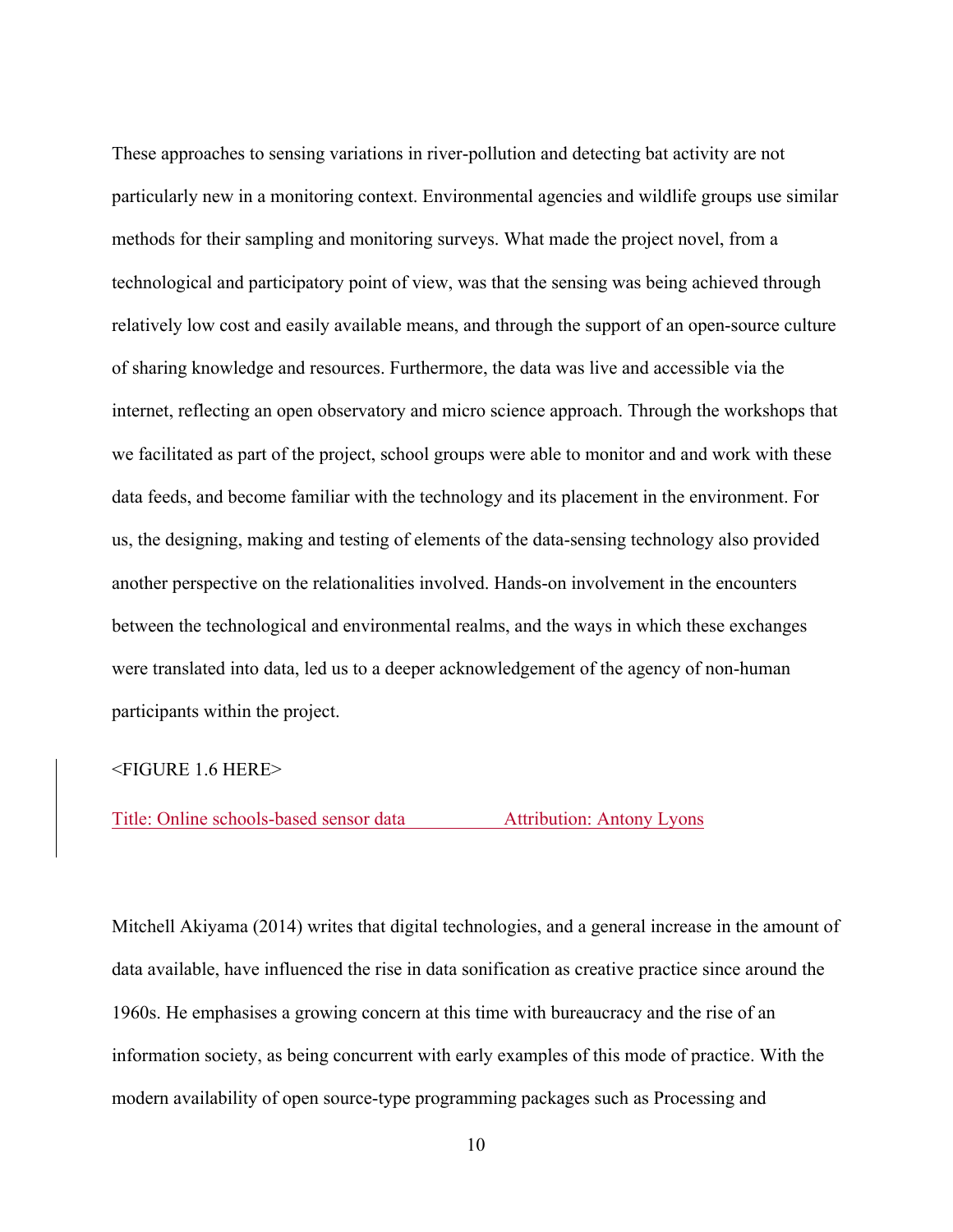Max/MSP, along with easily available rich site summary (RSS) feeds of data via the internet, as well as other developments such as wireless connectivity, creating digital visualisations and sonifications from data clearly offers a fertile territory for creative practice. Noortje Marres notes, however, that there are potential problems with public engagement through ubiquitous data streams creating a kind of 'informational citizenship' (2012, p. 5). She describes this as a form of public participation that makes impossible demands on people, insisting they take interest in complex issues that have little relevance to their everyday lives (ibid.).

Marres instead develops the idea of 'material participation' as a form of public participation that is enacted with materials and objects and as something that can work alongside and complement 'informational citizenship' (2012, p. 5). She explores this through empirical examples relating to sustainable living with a focus on action and impact rather than just understanding and knowledge. For us, the situated field-experience of the project residency, and the material complexity of the natural environment with which we were working, warranted more than a purely digital, screen-based visualisation or loudspeaker-based sonification of any data taken from the field. Uncritical data visualisation practices have been challenged by Robert Kosara (2010) and others. Embracing complexity and paradox, we developed the *Aliveness Machines* to critically and imaginatively intervene with the data flows, whilst exposing the dynamics of some local ecological processes. Through sculptural animation, mechanical sound events, light and shadow, we thus blurred the boundaries between technological and environmental ecologies.

#### <FIGURE 1.7 HERE>

### Title: 'Bat-wheel' Aliveness Machine (detail) Attribution: Antony Lyons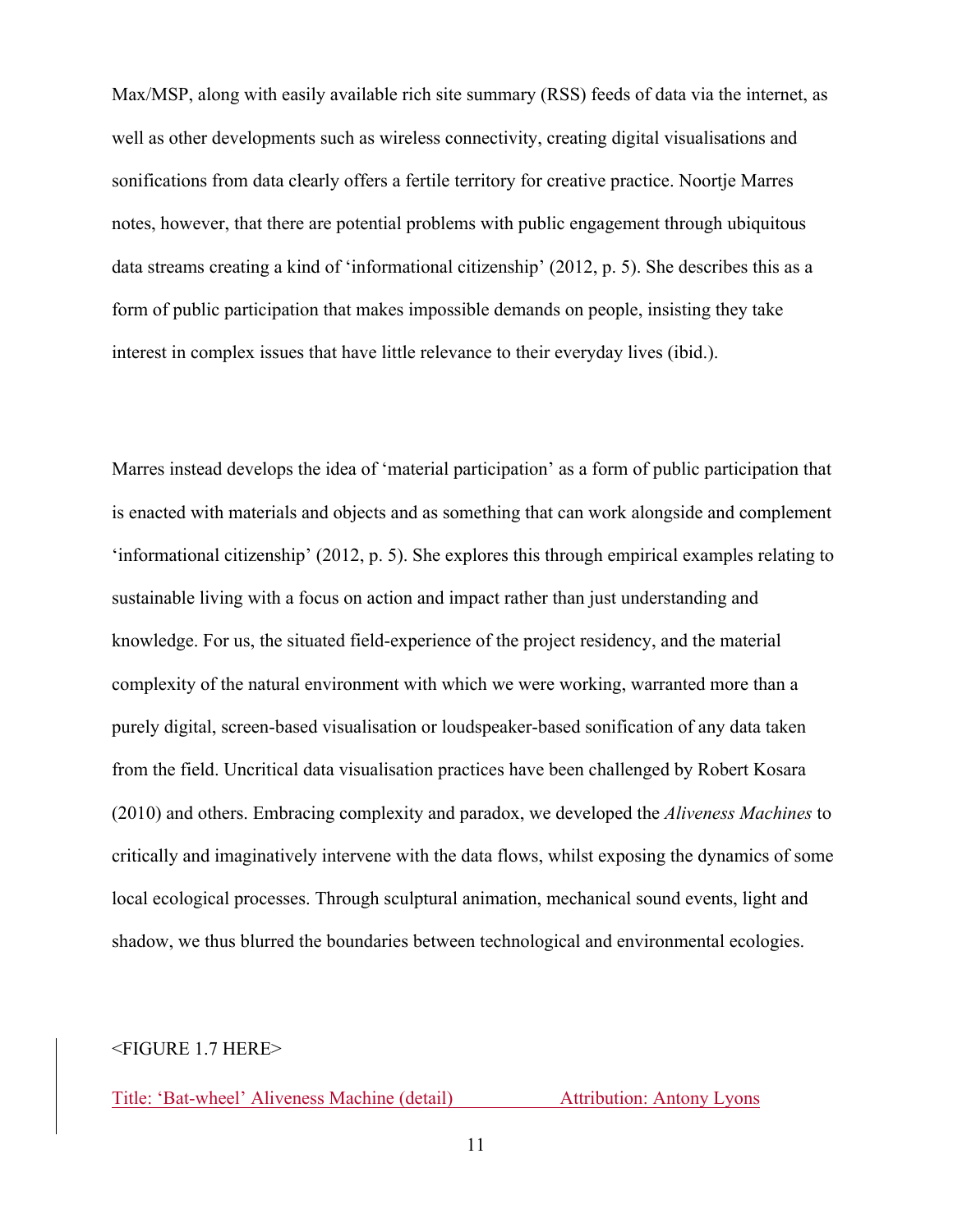### **The Aliveness Machines**

In a productive sense, the project involved the construction of two kinetic sculptural works as centrepieces to the installation space. The first such *Aliveness Machine* was created in response to the activity of selected bat populations in the Biosphere Reserve. This device that harks back to early cinematic contraptions such as the *Zoetrope* (whose name means *'wheel of life'*). Our 'bat-wheel' was a clear acrylic disk with an embedded sequence of silhouettes of a bat in flight. When rotated by a motor, with a synchronised strobe light, the flickering shadows of the flying bat are projected onto a screen. Another cinematic, audio-visual component was added, akin to a *Mutoscope* (an early cinematic device), which, through its simple flick-book style animation, contributes a further mechanical flapping sound. The spinning of the wheel and associated sounds of the mechanism were triggered by the bat activity recorded and fed from the field via the wireless sensor devices. The exposed mechanisms and technologies of the bat-projecting wheel served to reveal the assemblage nature of the technological mediation that was at work between a living bat in the field and the immersive installation, whilst also allowing for a poetic and human connection to the source of the data. The connection was reinforced by referencing the wings of a flying bat, as well as alluding to the chatter of old film projectors, exhibiting another layer of association with silent-era vampire films. This intimacy between technology and atmospherics, data and environment would have been very difficult to achieve through a purely screen-based visualisation output.

### <FIGURE 1.8 HERE>

#### Title: 'Bat-wheel' Aliveness Machine (detail) Attribution: Antony Lyons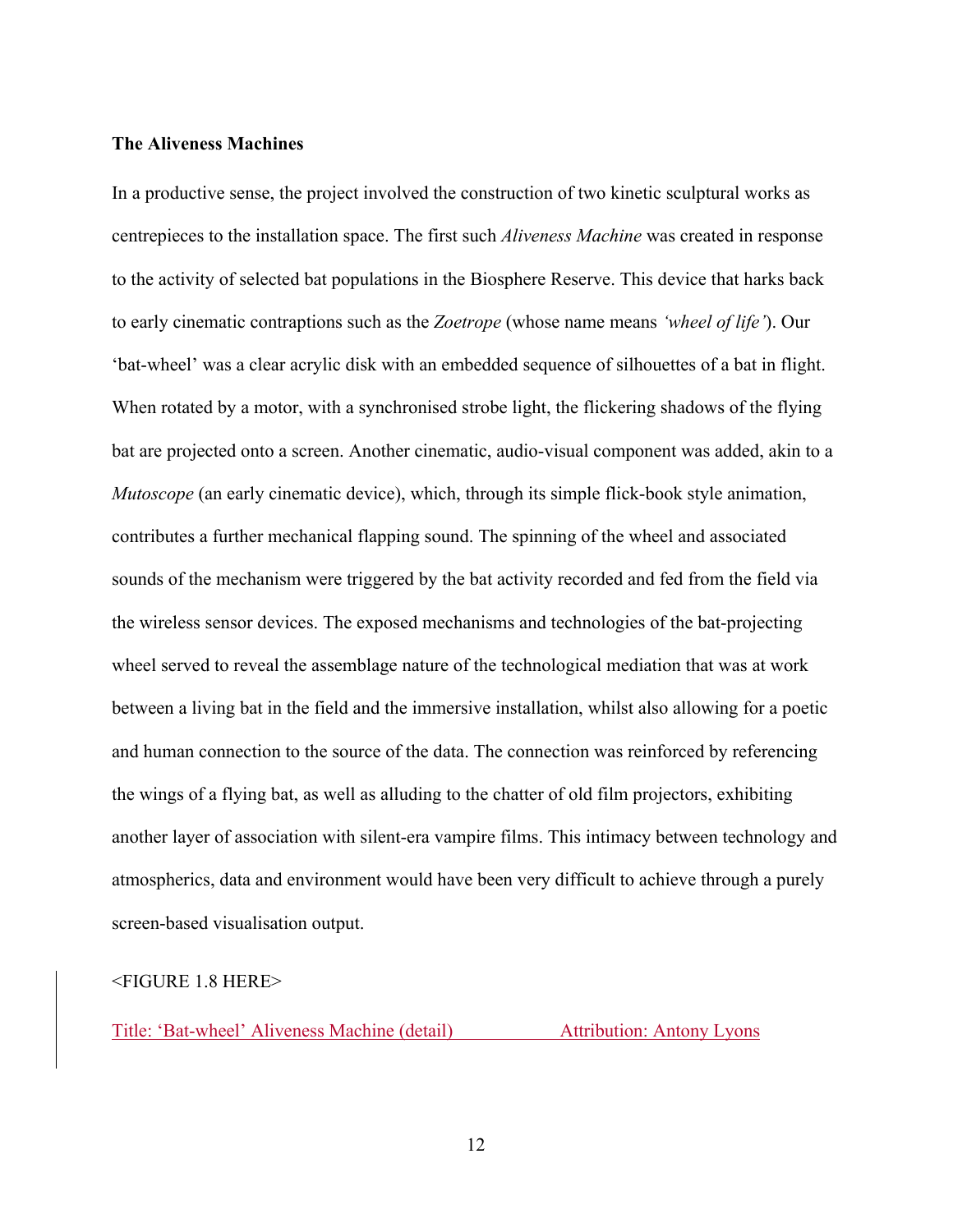The second *Aliveness Machine* was developed to reflect the turbidity/silt levels in the hidden depths of the river. It also used an interplay of light and mechanical sound sources to represent activity and flux in the natural environment. Light was a particularly appropriate medium with which to work, as it was the cloudiness of the water and its propensity to pass light that was being measured by the sensors situated in the field. To pursue this theme a bundle of reflective steel ribbons was suspended inside a cylindrical cage formed from hundreds of fishing lines illuminated from below by a bright light. When the river was clear, the associated data stream activated a blade-less fan, which in turn excited the steel ribbons causing chaotic patterns of light, reflecting and diffracting on and through the translucent fishing line. Each of the steel bands was also attached to a contact microphone so that when it was excited a mid-frequency rumble became audible, reminiscent of underwater sonics. This water-pollution-focused *Aliveness Machine* was also partnered by a bolt-on data activated fishing reel mechanism, which further augmented the soundscape through its characteristic clicking sound. On one of our field outings, we had taken a canoe trip along the river, viewing the landscape from a vantage point usually only enjoyed by the resident wildlife and the occasional fisherman. During this trip the sound of fishing reels merged seamlessly with the background soundscape of the river. The inclusion of these relational installation elements can be seen as eco-metaphorical. We aimed to echo elements of the river's soundscape as well as poetically reflecting how clear water can equate to good levels of fish stock, thus having a beneficial effect on the local economically important angling activities.

## <FIGURE 1.9 HERE>

#### Title: 'Pollution Column' Aliveness Machine (detail) Attribution: Antony Lyons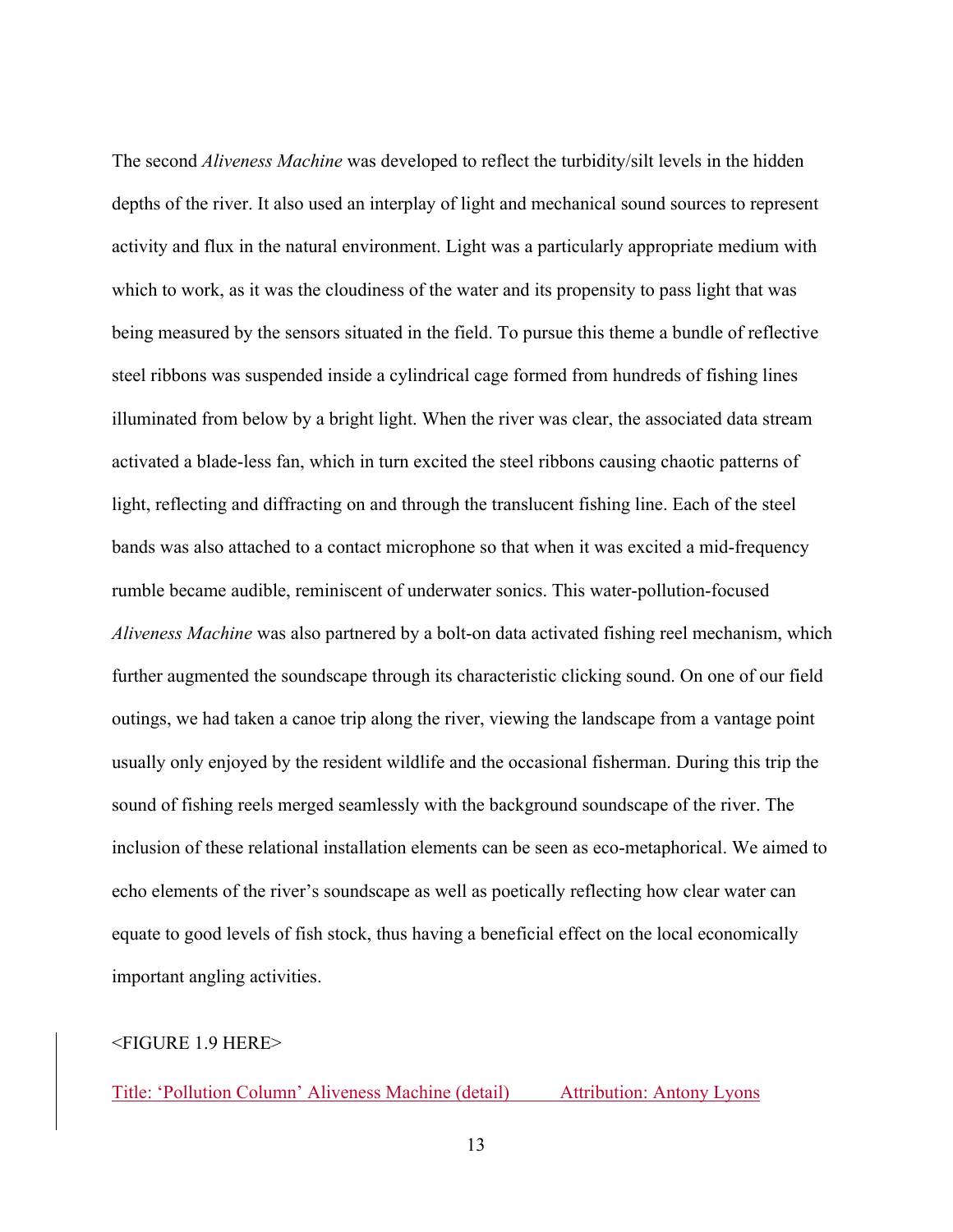#### **Theoretical reflections**

The kinetic, optical and sonic nature of the *Aliveness Machines* within the immersive *Shadows and Undercurrents* scenographic installation was, in part, designed to make manifest the material complexity of both the ecology of the Biosphere Reserve's environment and the technological assemblages used to measure and monitor it. Neither of these two complexities, it was felt, were really fully described by, or usefully reduced to simple 'data'. John Law provides some useful understanding in this regard when, in a discussion of what may be considered part of the standard scientific method, he states that 'the materiality of the process gets deleted' (2004, p20). Laboratory and field based experiments typically involve a rich interplay of a myriad of animal, mineral, plant and human entities, which are capable of throwing up ever-surprising streams of events. Law's point is that typically much of this interesting activity is subsequently deleted in what is ultimately published in the form of papers, spreadsheets and graphs. Further to this, Law explores the role of the very objects and technologies that are used to measure and monitor the more-than-human world around us. These measurement or 'inscription' devices as Law refers to them (2004, p. 29), so central to the harvesting and extraction of data, are themselves material complexities and assemblages of human and non-human agencies. The complex nature of these devices and processes however is typically hidden away, physically obscured inside a case or box, hiding all the inter-dependant relationships of the various components. Law describes the process of obscuring the complex relationships involved in producing data, whether through relying on written numbers and text or through the use of neatly hidden technologies, as a 'hinterland of scientific routinisation' (Law 2004, p. 35) and through the idea of the 'black box' (2004, p.34), a term with its origins in military systems design.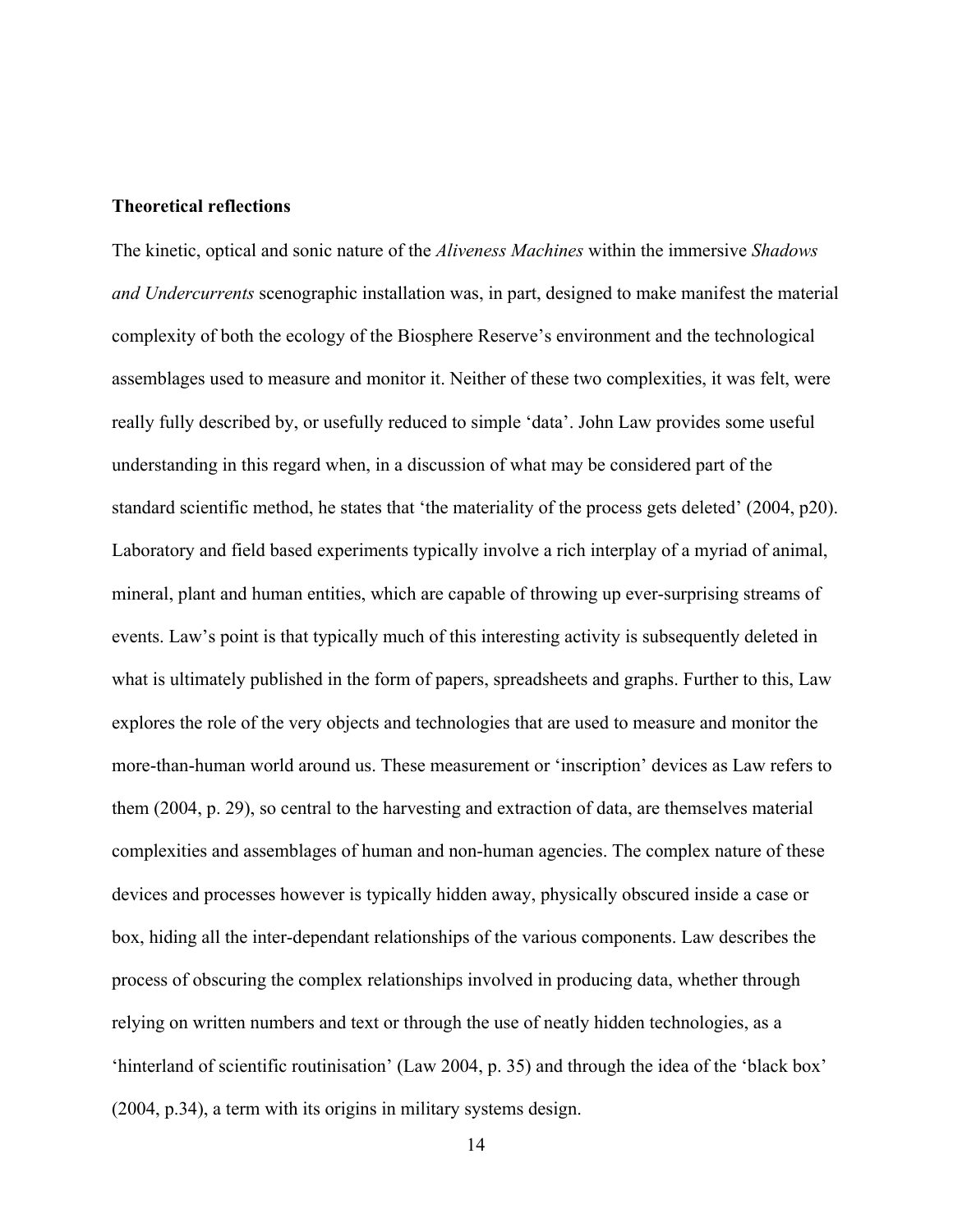Similar themes to this are also present in Jussi Parikka's (2012) writings within the field of media archaeology, an area that takes an interest in the material make up of media technologies. Devices such as computers and smartphones that are readily associated with, and folded into, a textual and cultural domain of human meaning and commerce are, according to Parikka, also part of a non-human history of 'media-natures' (2012, p. 97). He suggests that these can be viewed as one big chemical reaction involving glass plates, gutta percha, shellac, silicon, copper and all other manner of minerals and component parts that happen to be available from the natural, material environment. By viewing the machines that we use to communicate, measure and record the world around us in terms of their components and material make-up, media and other technologies can be placed in a geological or geophysical context just as much as a human one. From this perspective, media history reaches back beyond any human history.

Our experimental efforts led us to the realisation that the material complexity of our *Aliveness Machines*, and the methods by which they operated, were important and active participants in the project. The bats and suspended particles in the water also contributed their part to the creative outcome and hence to everything that was ultimately communicated to our audiences. Whilst at an early design stage the *Aliveness Machines* had been conceived of without the input of these non-human participants, through iterative development of the project, room was created to – potentially – allow the voices of both our human collaborators and the beyond-human entities to be heard. The appropriated technologies and materials, and the unpredictable and unfamiliar (to us) worlds of bats and water were as equally responsible for the creative outcome as we were. Yet we had not been able to design the project entirely from its inception with these co-producers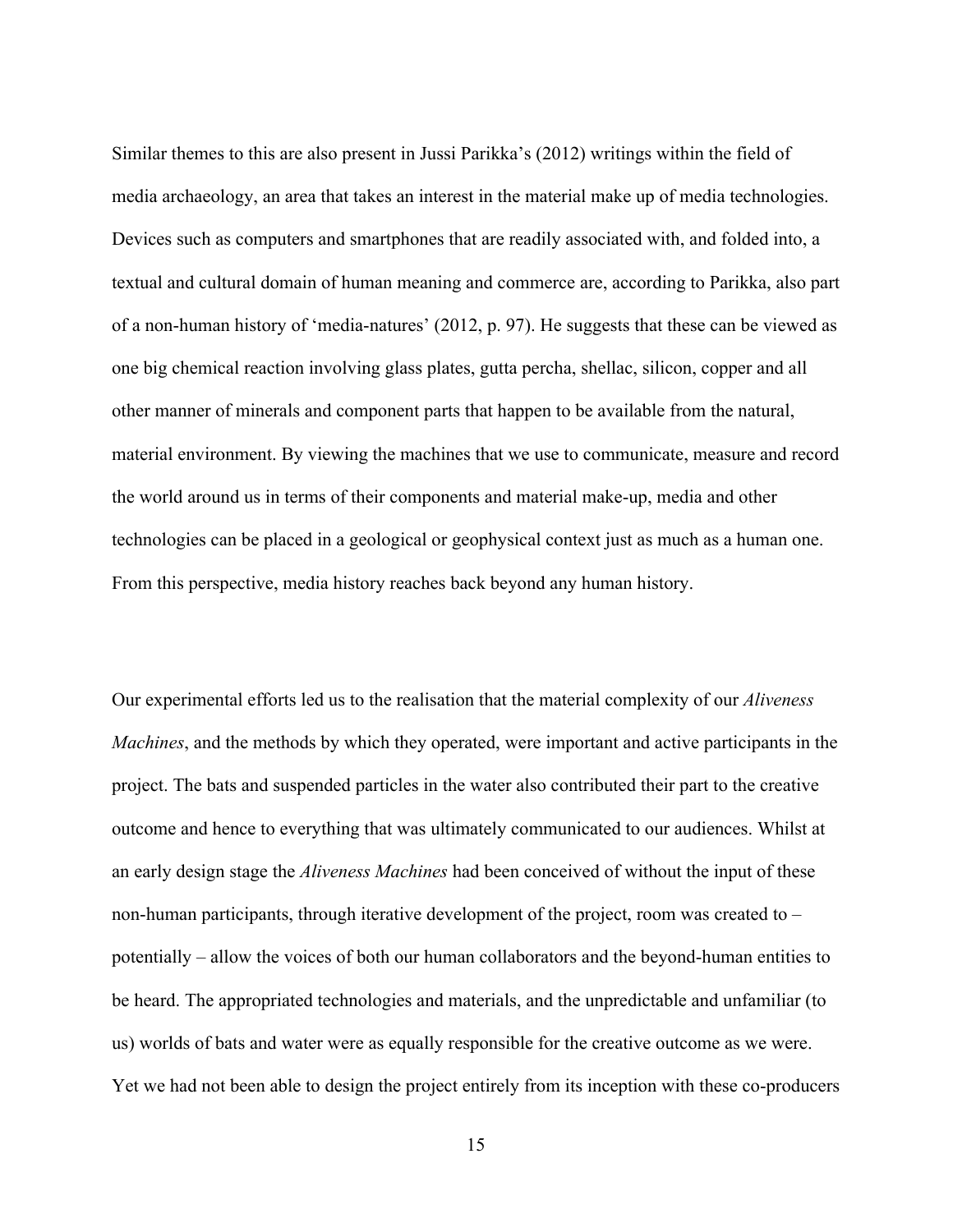in the way that a fully participatory project might have aspired to do, by allowing participants to lead and design as well as partake in research (Banks and Manners 2012, p. 8). The fact that the artist residency was happening at all was tied to different, quite anthropocentric ecologies of arts and regional development funding, educational upskilling agendas and many planning meetings over coffee etc. However, our creative method, based on slow, deep-mapping and careful listening to the landscape, did help us to take our cues from, and reflect on, what we encountered beyond the human realm.

Feminist STS scholar Karen Barad offers some insight that for us resonate with the creative processes behind the *Aliveness Machine* elements. In a discussion on the use of piezo-electric transducers and ultrasonography within medical applications, Barad explores the relationship between the 'material and the discursive', something central to her notion of 'agential realism' (2007, p. 191). Ultrasonography, and the mechanism through which ultrasound is transduced and used within a medical context, clearly has interesting parallels to the detection of bats via their use of ultrasound for navigation and hunting. Barad describes similar technologies to those that we deployed in the North Devon Biosphere Reserve as devices for 'making and remaking boundaries […] between human and non human, living and non living, visible and invisible' (2007, p. 201). Other observations by Barad reflect on the interplay between the science, technology and creative practice of the *Shadows and Undercurrents* project, while also reinforcing some of the points made by Law:

Apparatuses are not pre-existing or fixed entities; they are themselves constituted through particular practices that are perpetually open to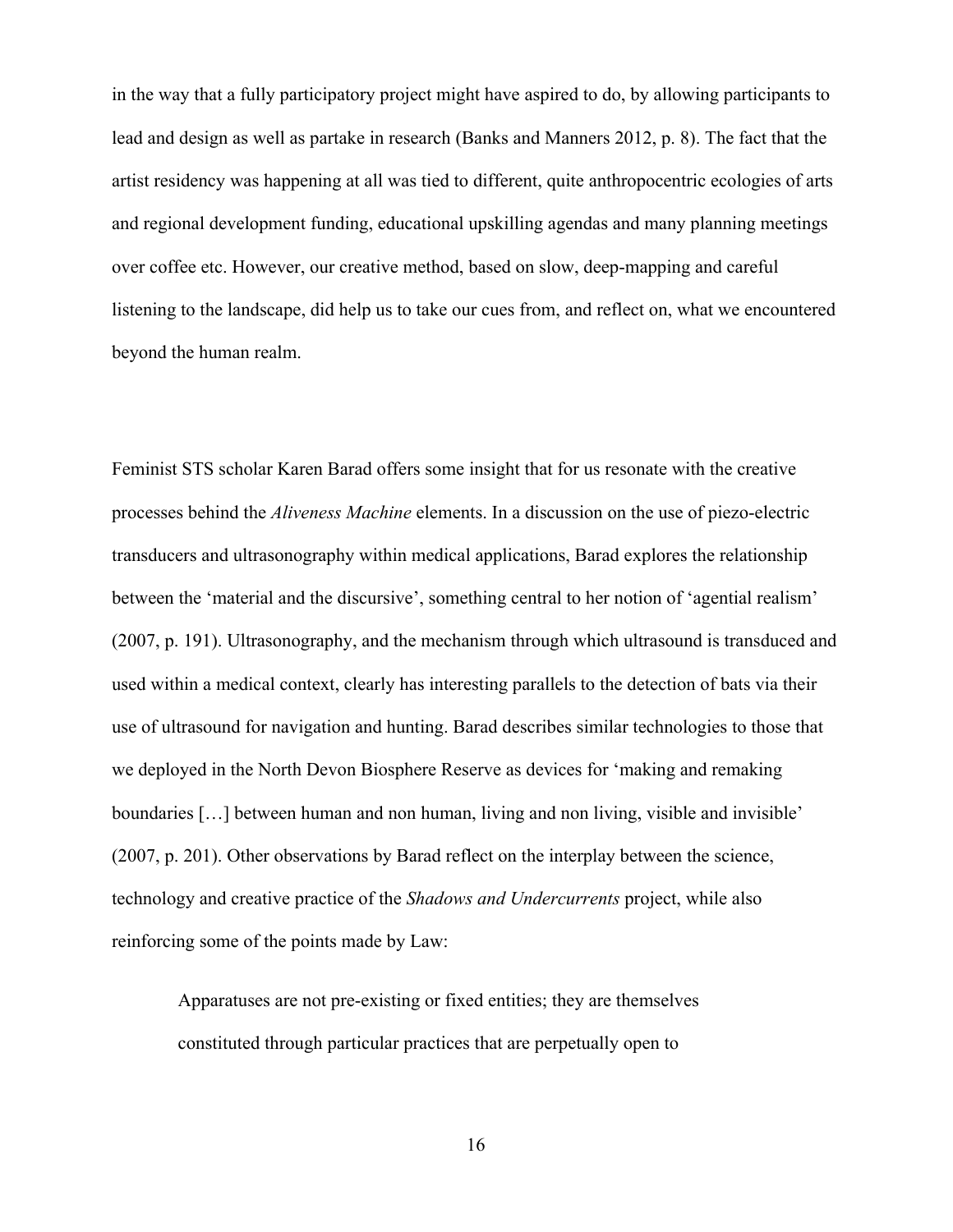rearrangements, re- articulations and other re-workings. This is part of the creativity and difficulty of doing science (2007, p. 203).

The practicalities of our creative residency raised our awareness of these theoretical positions as we worked in the field with sensing and measuring technologies designed to operate across widely available platforms of digital media, drawing together a web of environmental and technological interactions. Issues of river access, fishing seasons, power supplies, dead batteries, mud, wireless ranges, web connectivity and waterproofing were just some of the challenges encountered in any one day. It became clear that the artistic outcome from the project would need to reflect this material complexity and the tenuous nature of the influences that led to what would ultimately become regarded simply as 'data'.

### <FIGURE 1.10 HERE>

## Title: 'Pollution Column' Aliveness Machine (detail) Attribution: Simon Warner

The particular data we were keen to explore, relating to bats and river pollution, emerged from a sequence of countless translations between one material substrate and another. Ultrasound bouncing between trees and insects became electromagnetic waves, binary numbers, mechanical force and flickering shadow. Clouds of mud and microscopic particles in the riverbed became a factor in natural light levels, a voltage level held on a on a server, the clicking of a fishing reel. Many of these translations were carried out by manufactured socio-technological black boxes such as bat detectors, silicon chips and internet service providers. Further down the line more translations were enacted by our *Aliveness Machines*. Through their assemblage aesthetic of exposed mechanics, localised light sources and sounding materials, the aim is that the *Aliveness*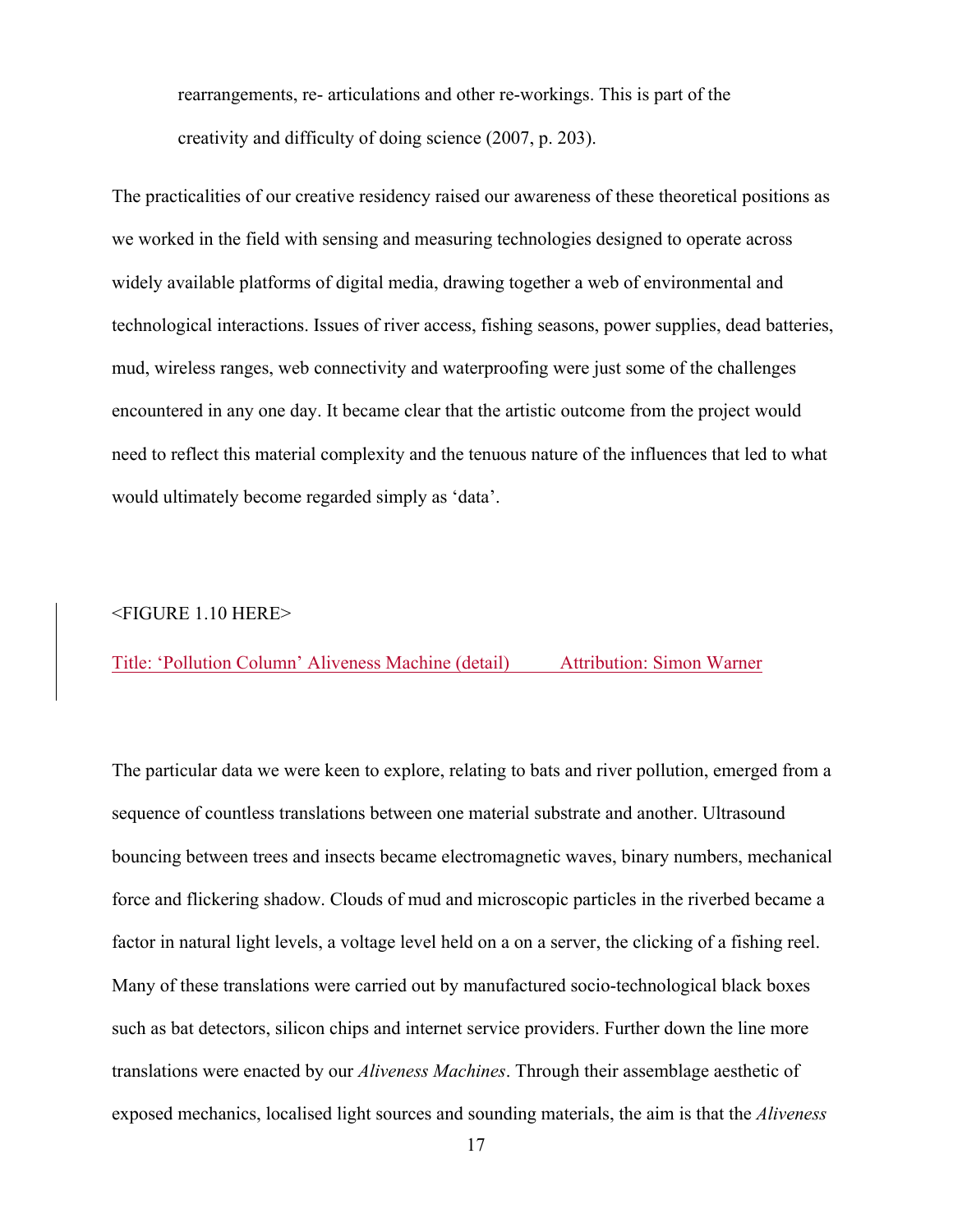*Machines* draw attention to the process of translation rather than hide it away behind some kind of screen or inside a sleek black box. In this way the *Aliveness Machines* are able to raise questions around both the state of ecological vitality *and* the means by which we may come to measure and understand it. Over the course of the project it became clear that the role of the creative visualisation and sonification of environmental data extended across the entire operation of sensor design and placement in the field through to the creation of the interplay of movement, light and sound to describe something of the data stream and its origins within the context of a scenographic immersive installation.

### **More than human: water as participant**

In addressing ideas of expanded ecologies, Guattari's (2000) concept of 'the three ecologies' represents an enduring and overarching context for our creative efforts. His argument was that it is only through broadening our view of the meshes of the ecologies of the environmental, social and mental that we can bring about the necessary shifts away from destabilisation of our planetary life support capabilities, and away from destructive resource-depletion. For example, he writes:

Wherever we turn, there is the same nagging paradox: on the one hand, the continuous development of new techno scientific means to potentially resolve the dominant ecological issues and restate socially useful activities on the surface of the planet, and, on the other hand the inability of organised social forces and constituted subjective formations to take hold of these resources in order to make them work (Guattari 2000, p. 31).

Here, Guattari provided one articulation of some ideas that are becoming increasingly relevant today, especially through transdisciplinary and interdisciplinary research, across fields of socially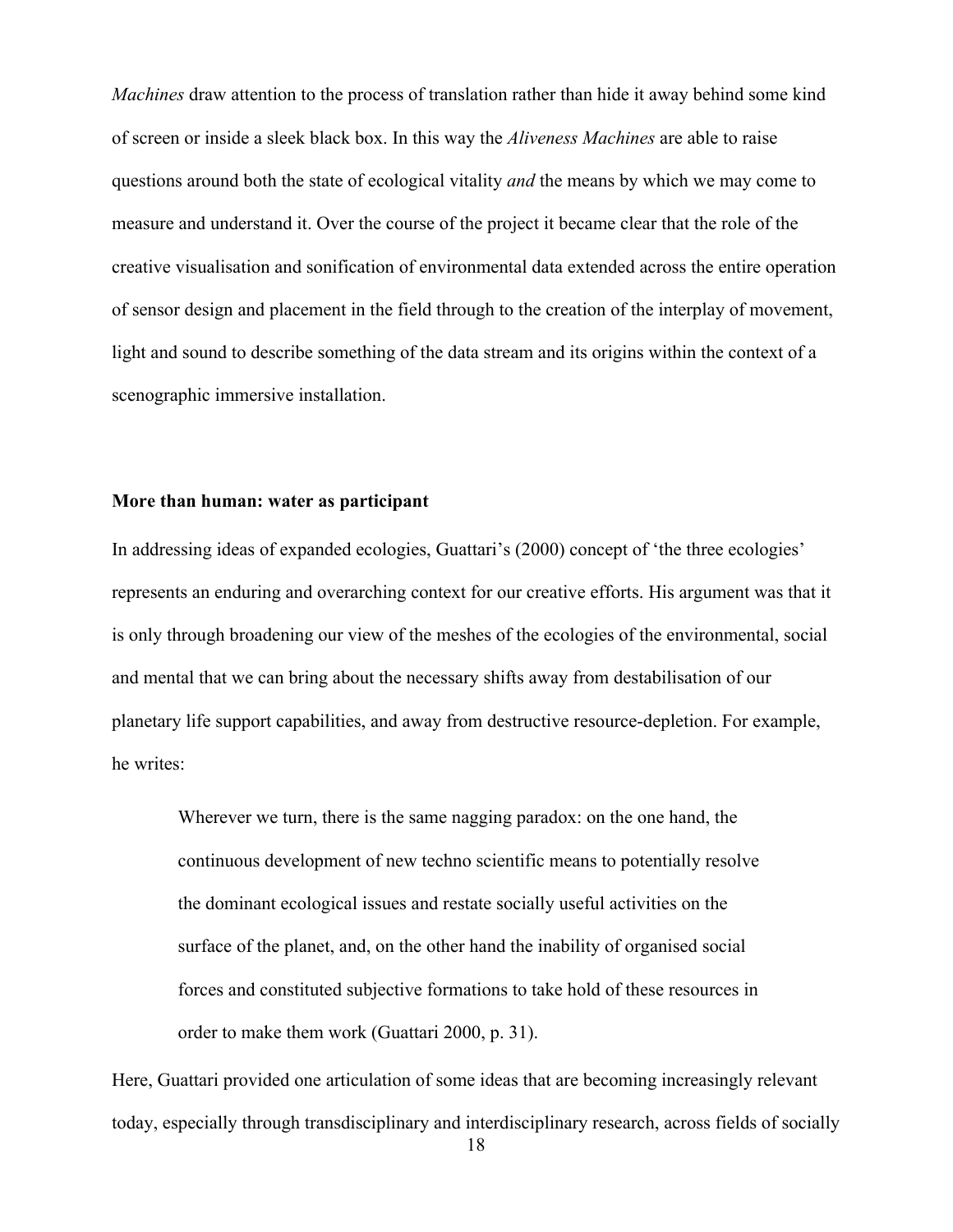engaged and participatory art-practice, human geography, place-research, ecological sustainability and health and well being. Many such approaches can be considered *geopoetic* embracing diverse contacts with a locality, blending ecological perspectives with poetic imaginaries; entering 'a mental space where conjecture and imaginative play are needful and legitimate' (McKay 2011, p. 10). In framing our exploratory thinking, we drew on a wide breadth of modes of re-imagining ecological relationships and possibilities. In *The Spell of the Sensuous*, anthropologist-magician David Abram speculates that 'despite all the mechanical artifacts that now surround us, the world in which we find ourselves before we set out to calculate and measure is not an inert or mechanical object, but a living field, an open and dynamic landscape subject to its own moods and metamorphoses' (1997, p. 32). Based on research amongst traditional medicine people and shamans, Abram explores the need for 'boundary keepers' who are 'the intermediaries between the human community and the morethan-human community' (2006, n.p.). He asks, 'Look at the river. Do you know how the river feels whenever the salmon returns to its waters?' (ibid.).

In the spirit of this, and as an extension of our *Shadows and Undercurrents* explorations of place, we were invited to co-design an intensive workshop as part of the *In conversation with…* project (discussed in more detail by Bastian and Heddon in this volume). This project looked at the possibility of more-than-human participatory research and the focus for the workshops was participation *with* an element – in our case water. A key text for discussion during the workshop was Illich's (1985) 'H2O and the Waters of Forgetfulness', amongst others. This work describes the shift away from a holistic relationship with water towards the contemporary prevalent and narrow view of this life-giving substance as simply a utilitarian chemical compound. It prompted us to consider the intrinsic 'aliveness' of water, or a river, or an ecological zone. In challenging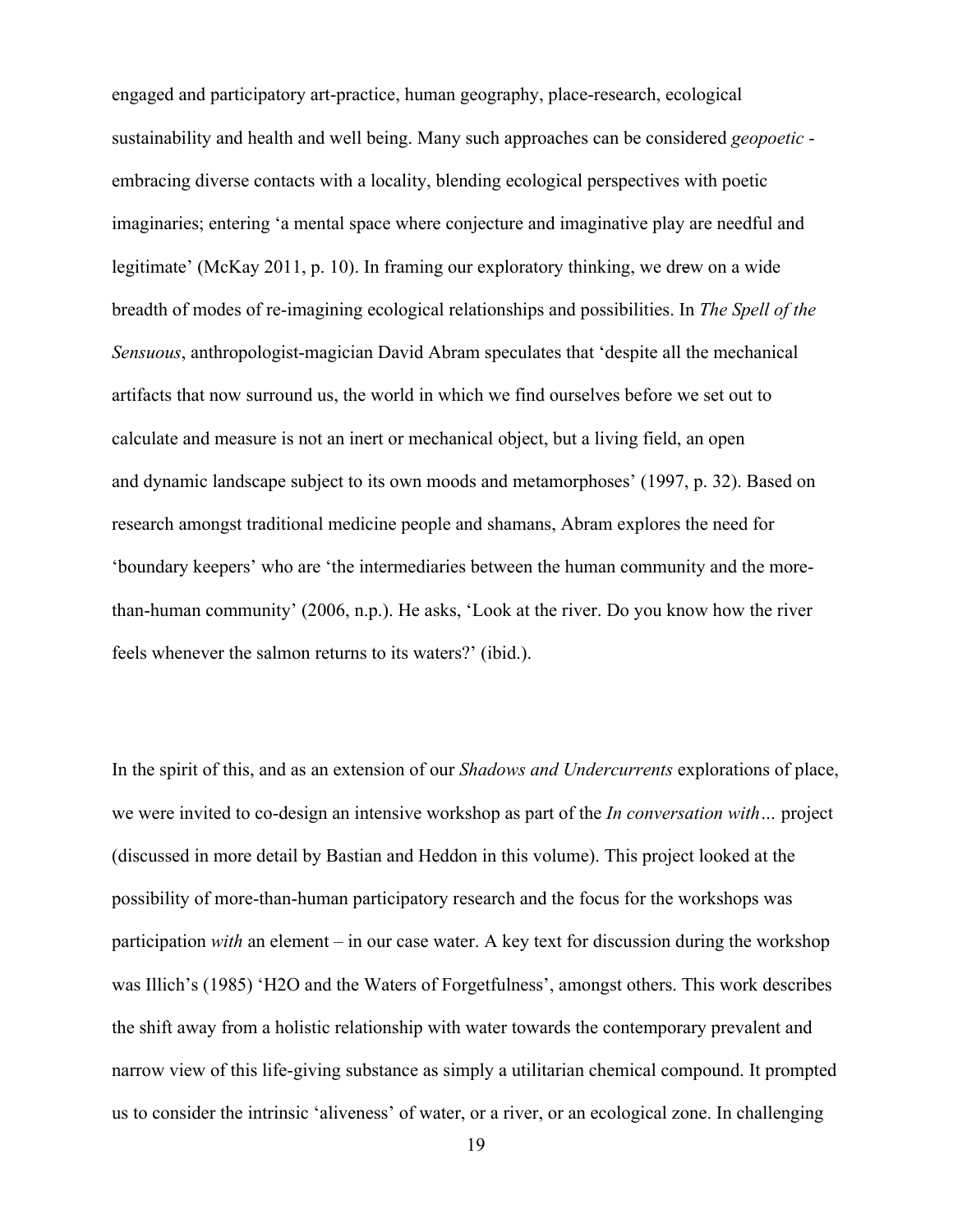anthropocentrism and the division of the world into living and non-living, into 'animal, vegetable or mineral' we began to speculate on how we might 'speak' to a river, or for a river, or even as a river. Our bodies are more than 70% water. It is alive within us. Where then do we draw the line between 'alive' and 'inert'? Like the river, which has no definable boundary, could our bodies also be considered to merge with the 'outer' world in a continuum? Leonardo da Vinci reflects this sentiment when he noted '…as from the said pool of blood proceed the veins which spread their branches through the human body, in just the same manner the ocean fills the body of the earth with an infinite number of veins of water' (in Keele 1983, p. 80).

The group of participating academic researchers set out to examine the co-production of knowledge, expanding beyond the human realm to include the voices, needs and agencies of non-humans. The workshop's initial aim, or thought experiment, was to explore the possibilities and obstacles of including water as a participant in the research process. However, in this case, it was the whole River Torridge catchment that gradually emerged as the participatory entity. One of the activities was a trip, by small boat, along the estuary and river during which we attempted, with the aid of data from salinity meters, to gauge the hidden, shifting boundary of salt-water and freshwater. How separate are these water 'bodies'? Where does the river end, and the sea begin? In the liminal setting of the tidal estuary zone, does the river lose its identity in meeting the sea? Our exploratory encounters also included the visceral experience of the elusiveness of the waterbody at its boggy headwater regions. Here, we were left with a sense of water as allpervasive within the hollows, pores and microscopic rivulets of the land, also present in much deeper veins as hydrothermal flows, echoing the nature of water and circulation in living organisms, human and non-human. Through a number of such embodied and immersive experiences, including full immersion through swimming, there emerged responses that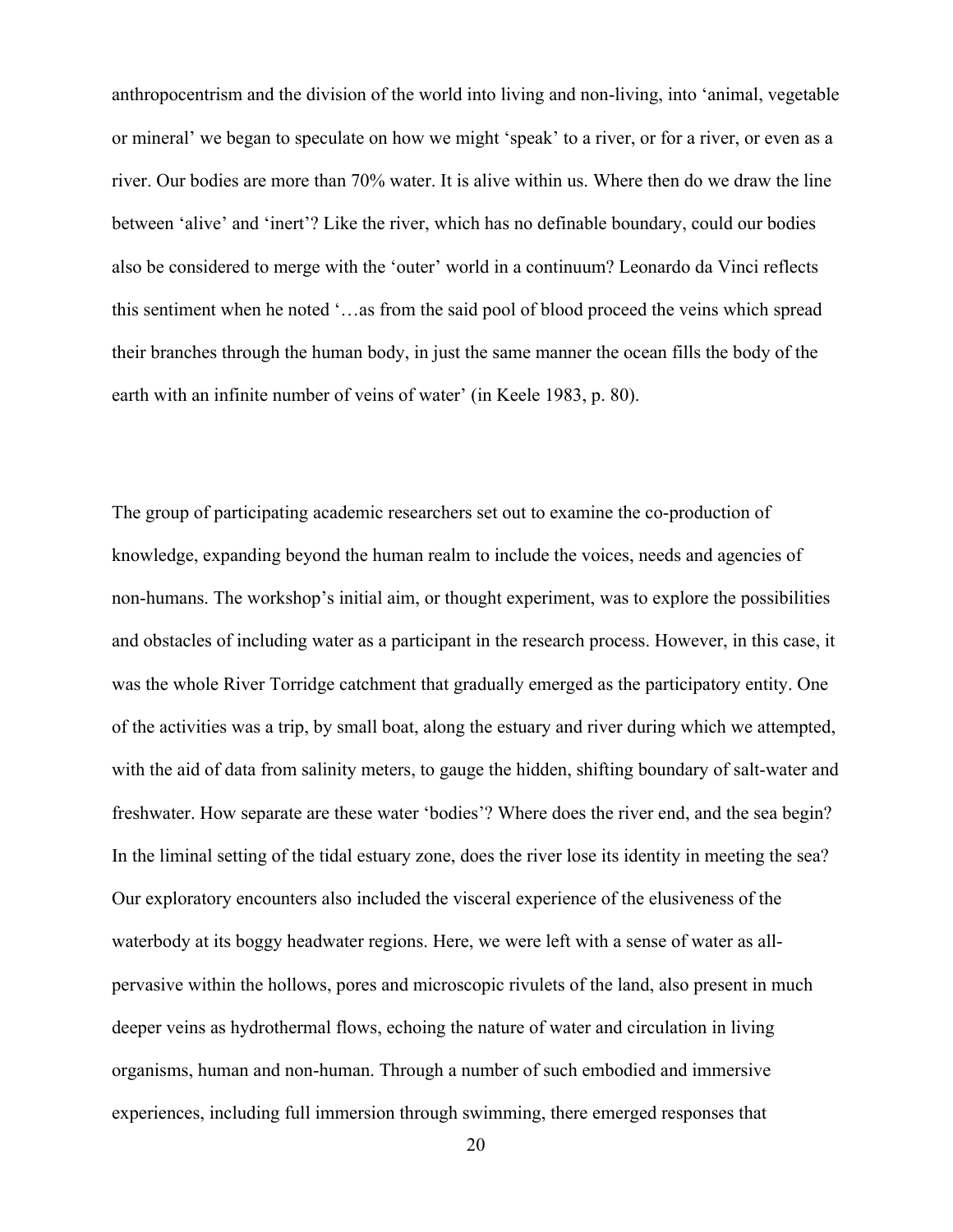considered 'the complex webs of relationality between the river, the area's geomorphology and the many human and non-human beings that made their life-ways through and with the river' (Bastian, 2013).

### **Conclusion**

Whitelaw describes data as 'a set of measurements extracted from the flux of the real [that] are abstract, blank, meaningless' (2008, n.p.). Our sculptural assemblages and immersive installation space sought to bring the real back into play, returning channels of information to material activity and agency. This is reflective of the fact that in the narrative of this project, our starting point was not simply the data, and our aims not just data-visualisation or representation. Our creative, situated experience and critical engagement involved wider questions and challenges relating to our sense of place in a field of nature-culture tensions. These included: how to both query and translate the (largely) hidden state of health and well-being of the local ecological mesh of human and non-human interactions; issues of harnessing creative science and sciencebased creativity to enhance human connections to ecological processes; and how to explore, through experimentation, the coupling of the virtual world with the physical, attempting to make data flows sensuous, intimate and atmospheric. In attending to these challenges through participatory methods we developed tactics and technologies with the support of open source communities and made systems that were themselves open source in terms of both their technical assembly and the accessibility of the data that they produced. With the sculptural *Aliveness Machines* we explored how non-human 'technological' participants contributed to the creative translation of some dynamics within the natural environment. These technological arrangements were ultimately intended to communicate the behaviours of bats and water, two vitally important non-human participants within the project. Through the involvement of participant groups, we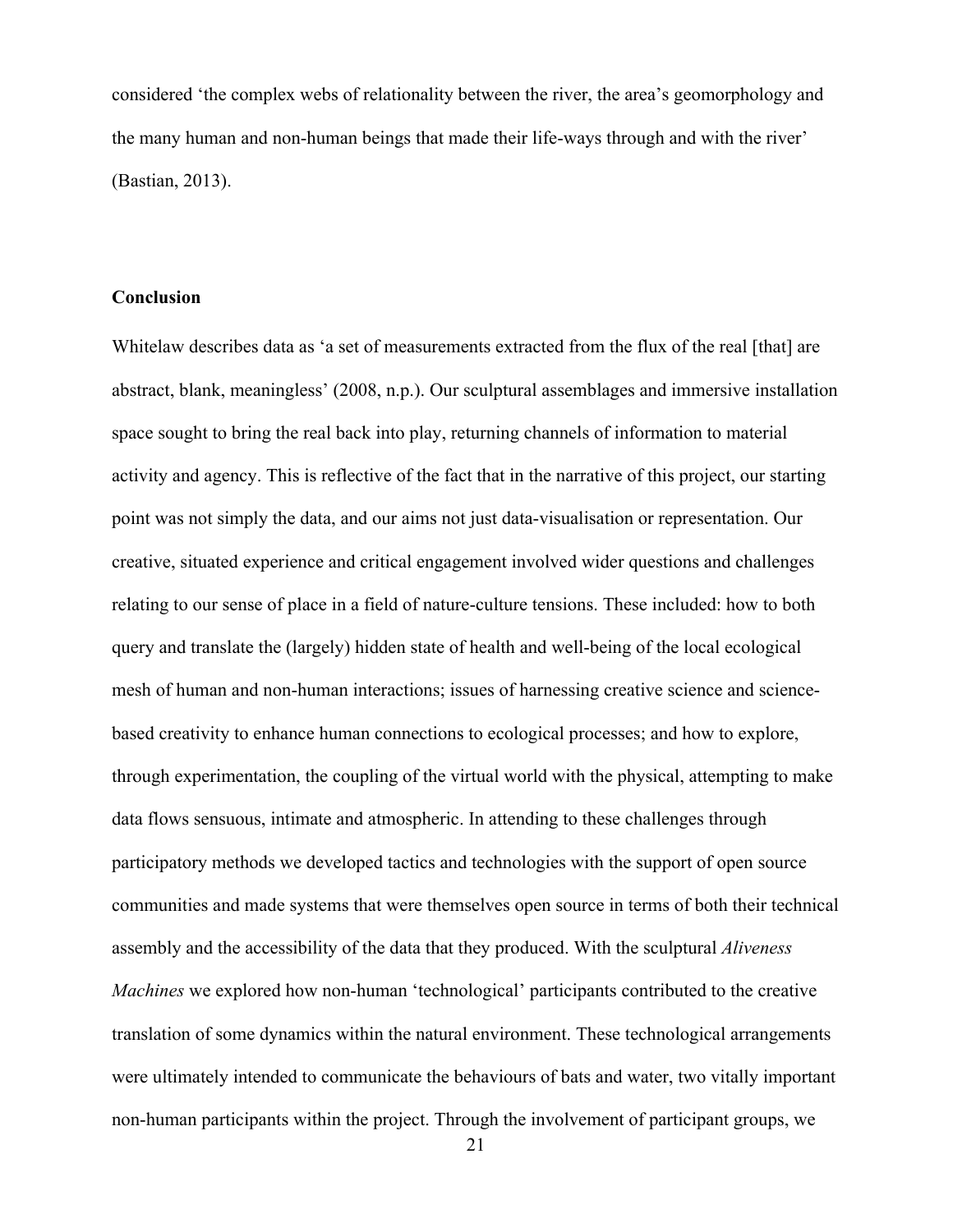attempted to facilitate a wider community awareness of, and conversation with, the ongoing monitoring and stewardship of the ecological processes in which we are embedded.

# **References**

Abram, D., 1997. *The spell of the sensuous: Perception and language in a more-than-human world.* New York: Vintage Books.

Abram, D. 2006. The ecology of magic: An interview with David Abram [online] . Available from: www.scottlondon.com/interviews/abram.html [Accessed 16 May 2016).

Akiyama, M., 2014. Dataffect: Numerical epistemology and the art of data sonification. *Leonardo Music Journal*, 24, 29-32.

Banks, S., and Manners, P., 2012. *Community based participatory research: A guide to ethical principles and practice* [online]*.* Durham: Durham University. Available from: https://www.dur.ac.uk/resources/beacon/CBPREthicsGuidewebNovember20121.pdf [Accessed 16 May 2016].

Barad, K., 2007. *Meeting the universe halfway: Quantum physics and the entanglement of matter and meaning*. Durham: Duke University Press.

Bastian, M., 2013. *Conversations with the elements* [online]. Available from: http://www.morethanhumanresearch.com/conversations-with-the-elements.html [Accessed 19 May 2016].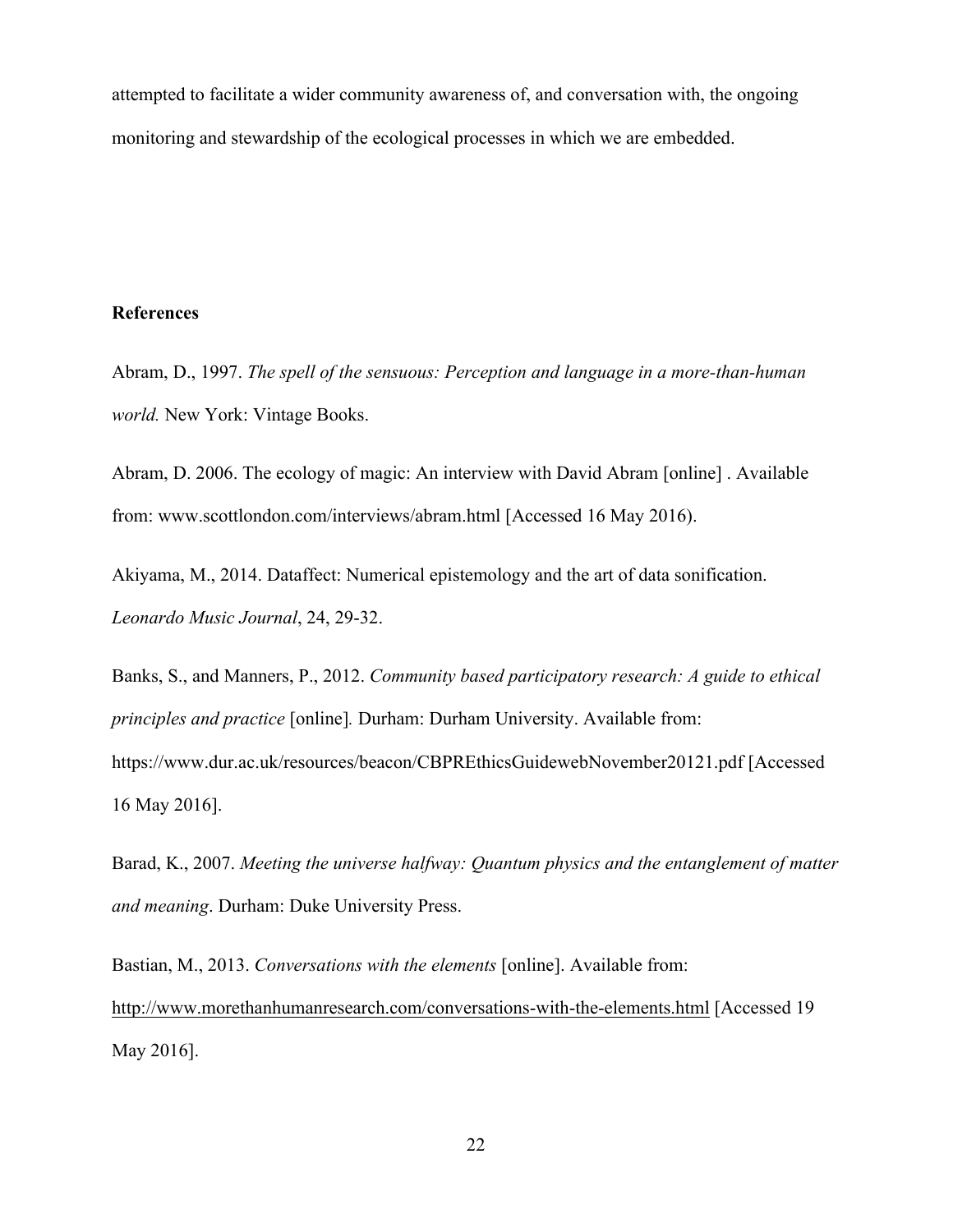Bateson, G., 1972. *Steps to an ecology of mind: Collected essays in anthropology, psychiatry, evolution, and epistemology*. Chicago: University Of Chicago Press.

Biggs, I., 2010. Deep Mappings/Spectral Traces: a partial view [unpublished]. Keynote paper for the "Mapping Spectral Traces" symposium, Virginia Tech, USA, 13 October.

DiBona, C., *et al*., eds., 1999. *Open sources: voices from the open source revolution*. Sebastopol, CA: O'Reilly.

Guattari, F., 2000. *The three ecologies*. London and New York: Continuum.

Illich, I., 1985. *H2O and the waters of forgetfulness*. Dallas: Dallas Institute of Humanities & Culture.

Keele, K., 1983. *Leonardo DaVinci's Elements of the science of man*. New York and London: Academic Press Inc.

Kosara, R., 2010. *The visualization cargo cult* [online]. Available from: https://eagereyes.org/criticism/the-visualization-cargo-cult [Accessed 15 May 2016).

Latour, B., 2005. *Reassembling the Social: An Introduction to Actor-Network-Theory*. Oxford: Oxford UP.

Law, J., 2004. *After method: Mess in social science research*. New York: Routledge.

Leopold, A., 1948. *A sand county almanac.* Oxford: Oxford University Press.

Louv, R., 2005. *Last child in the woods: Saving our children from nature-deficit disorder*. Chapel Hill, NC: Algonquin Books of Chapel Hill.

Malina, R.F., 2009a. Intimate science and hard humanities. *Leonardo*, 42 (3), 184.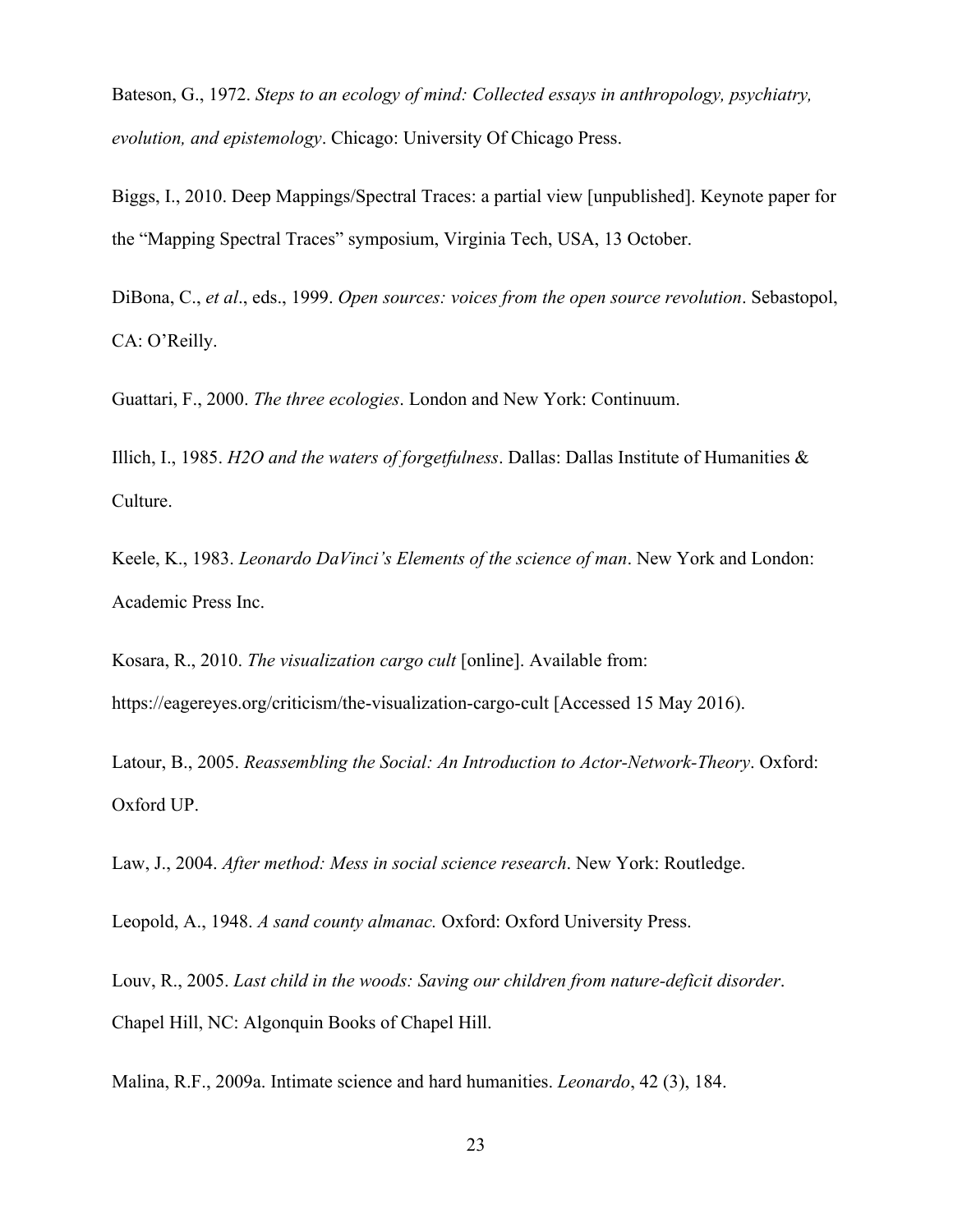Malina, R.F. 2009b. *Making science intimate: The scientific method as a territory for artistic experimentation* [online]. Available from: http://www.diatrope.com/rfm/docs/Imagen\_09.pdf [Accessed 15 May 2016].

Marres, N., 2012. *Material participation: Technology, the environment and everyday publics.* Basingstoke: Palgrave Macmillan.

McKay, D., 2011. *The shell of the tortoise: Four essays & an assemblage*. Kentville, NS: Gaspereau Press.

Morton, T., 2012. *This Is Not My Beautiful Biosphere (video)* [online]. Available from: http://ecologywithoutnature.blogspot.co.uk/2012/10/this-is-not-my-beautiful-biospherevideo.html [Accessed 20 September 2015].

*North Devon biosphere review* [online] Available from http://www.northdevonbiosphere.org.uk/review-report.html [Accessed 18 May 2016]

Parikka, J., 2012. New materialism as media theory: Media natures and dirty matter. *Communication and Critical/Cultural Studies*, 9 (1), 95-100.

Parikka, J., and Hertz, G., 2012. Zombie media: Circuit bending media archaeology into an art method. *Leonardo*, 45 (5), 424–430.

Reason, P., 2005. Living as part of the whole: The implications of participation. *Journal of Curriculum and Pedagogy*, 2 (2), 35-41.

Stoudt, B.G., and Torre, M.E., 2014. The Morris Justice project: participatory action research [online]. *Sage Cases in Methodology*, London: Sage. Available from: http://dx.doi.org/10.4135/978144627305014535358 [Accessed 18 May 2016]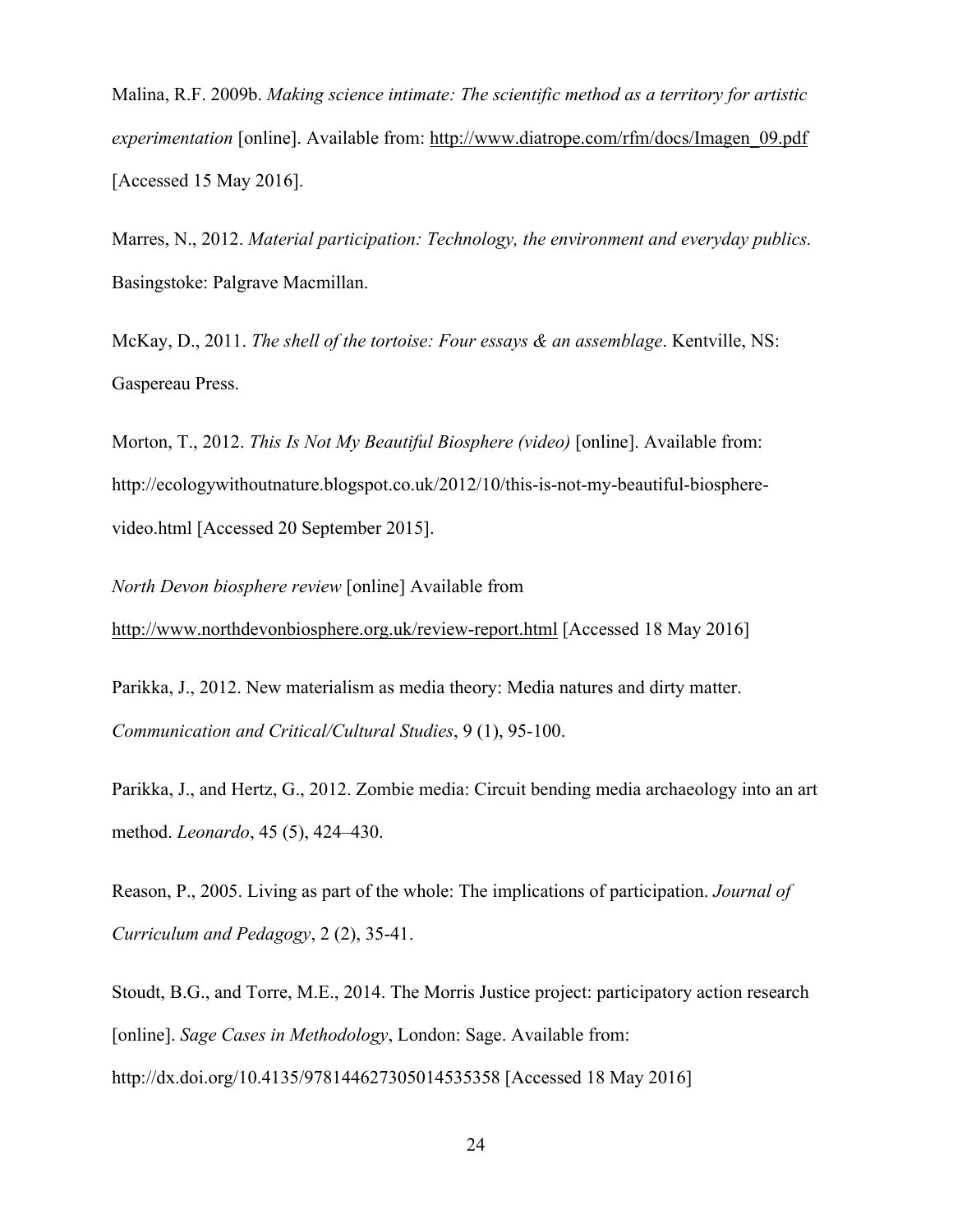Thrift, N., 1999. Steps to an ecology of place. *In:* D. Massey, J. Allen, and P. Sarre, eds., *Human geography today*, Cambridge: Polity Press, 295–323.

von Uexküll, J. 2010. *A foray into the worlds of animals and humans*. Minneapolis and London: University of Minnesota Press.

Whitelaw, M., 2008. Art against information: Case studies in data practice. *The Fibreculture Journal* [online] 11. Available from: http://eleven.fibreculturejournal.org/fcj-067-art-againstinformation-case-studies-in-data-practice/ [Accessed 31 March 2015].